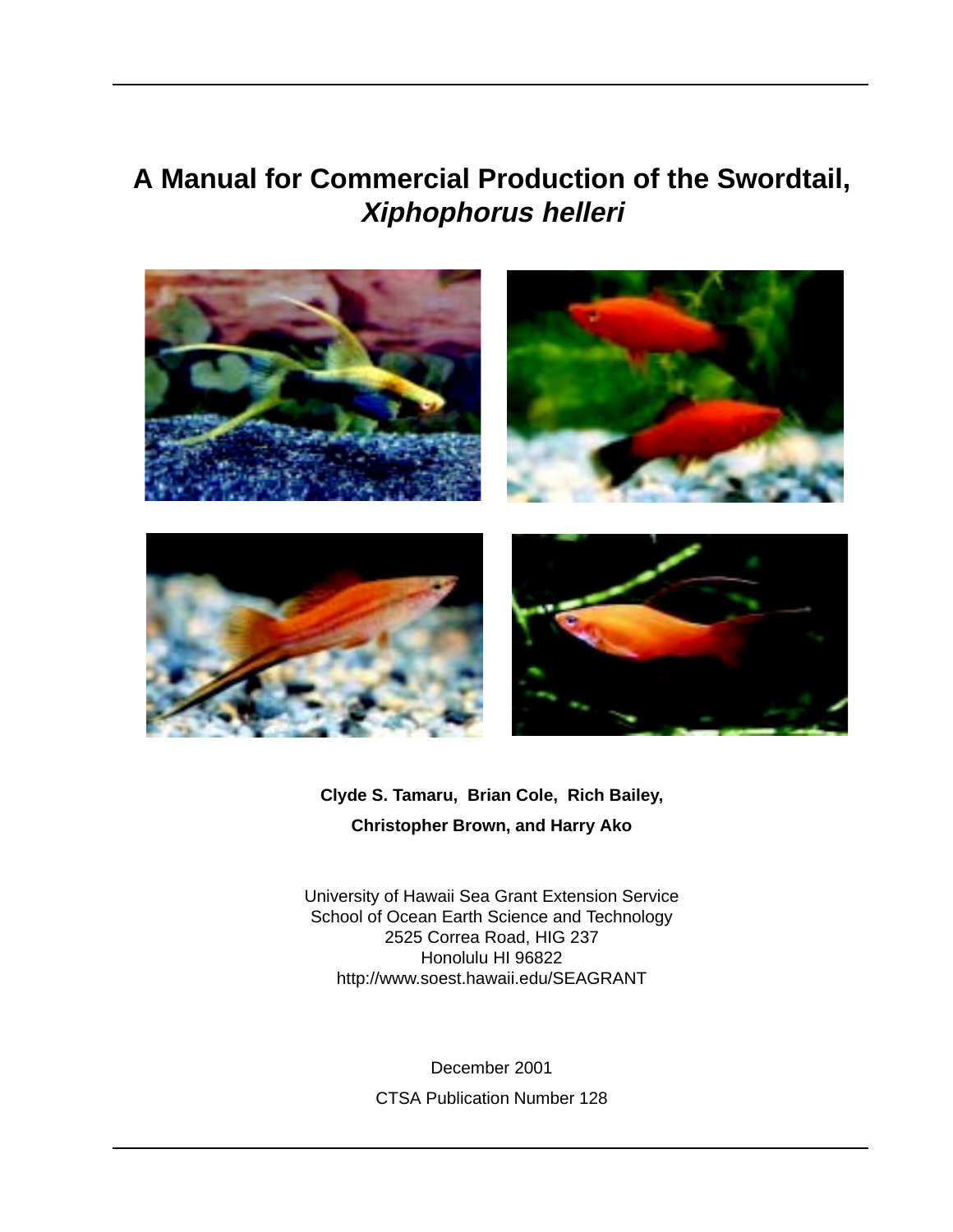# **Table of Contents**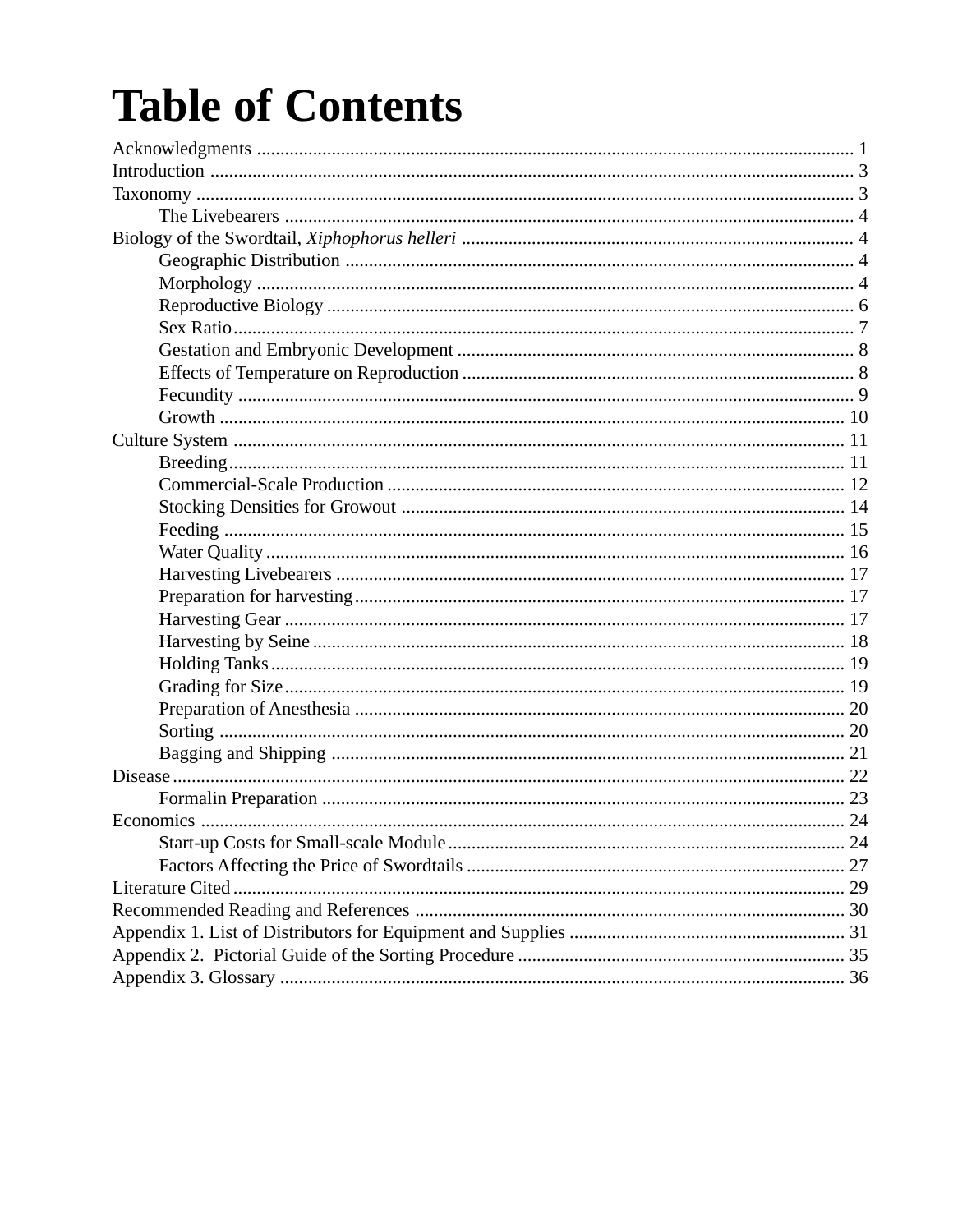# **Acknowledgments**

The authors extend a hearty MAHALO to the following contributors to the completion of this handbook:

- the United States Department of Agriculture (USDA) Center for Tropical and Subtropical Aquaculture (CTSA) through Grants No. 93-38500-8583 and No. 94-38500-0065
- the University of Hawaii Sea Grant Extension Service (SGES) through the United States Department of Commerce National Oceanic and Atmospheric Administration Project (NOAA) No. A/AS-1, as part of the University of Hawaii School of Ocean Earth Science and Technology (SOEST) Sea Grant College Program UNIHI-SEAGRANT-TR-98-08, under Institutional Grant No. NA36RG0507
- the State of Hawaii Department of Agriculture Aquaculture Development Program (ADP) as part of the Aquaculture Extension Project with the University of Hawaii Sea Grant Extension Service, Contracts No. 9325 and No. 9638

The views expressed herein are those of the authors and do not necessarily reflect the views of CTSA, USDA, NOAA or any of its sub-agencies.

Special thanks are extended to:

- John Tabata and Jason Akamine for reviewing the original drafts for content
- Diane Nakashima for assistance in the production of the cover and layout of the manual
- Ron England of Worldwide Aquatics for the 1980-2000 ornamental fish price lists
- Christine Tamaru of Hawaii C's Aquaculture Consultant Services for editing the manual
- Kai Lee Awaya (CTSA) and Diane Henderson (SOEST) for their editorial review

Photo credits belong to Dr. Clyde Tamaru, University of Hawaii Sea Grant Extension Service.





| <b>CENTER</b>             |
|---------------------------|
| <b>FOR</b>                |
| <b>TROPICAL</b>           |
| <b>AND</b>                |
| <b>SUBTROPICAL</b>        |
| <b><i>AQUACULTURE</i></b> |
|                           |

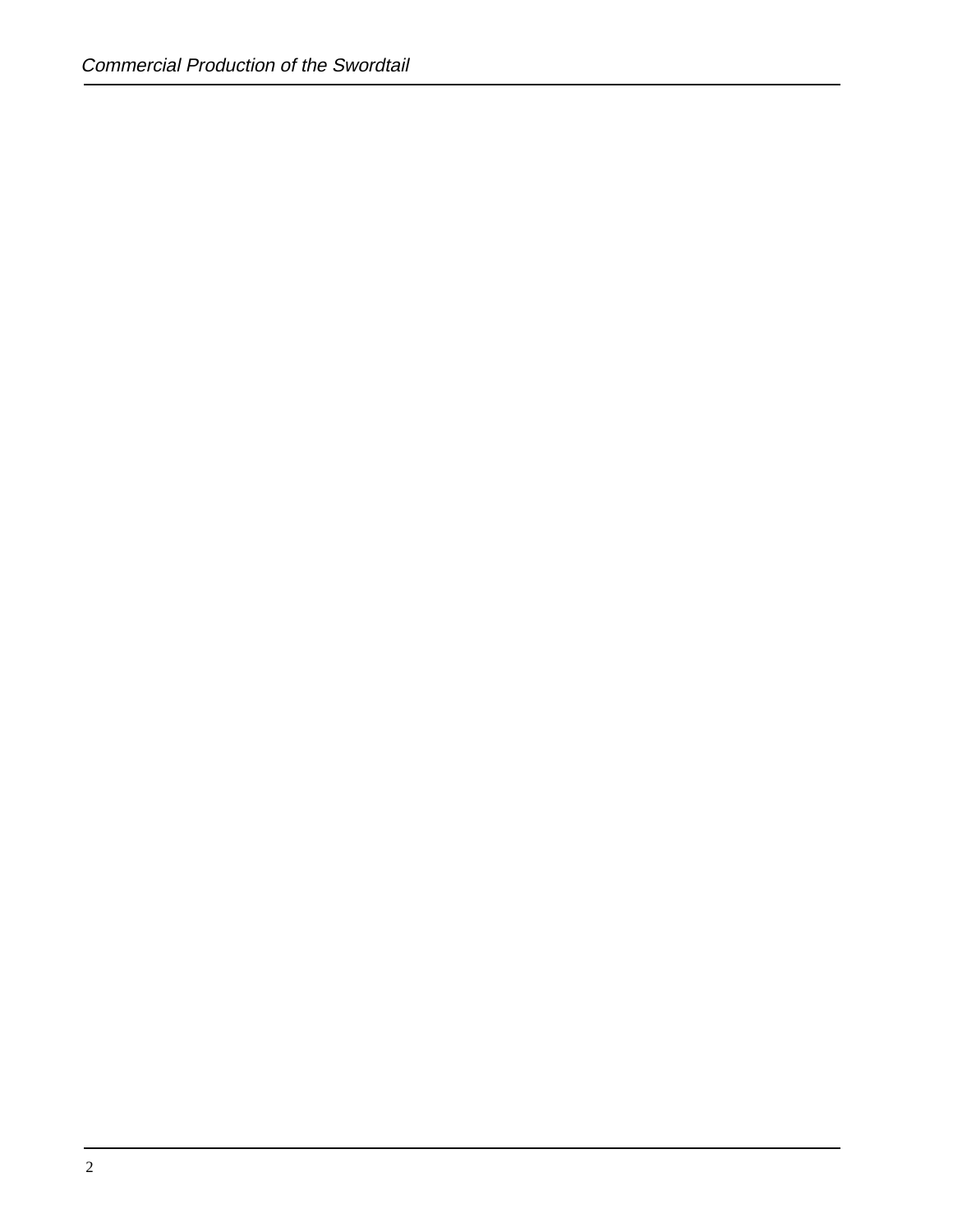# **Introduction**

Establishing an ornamental fish culture industry has long been felt to be one means to diversify the aquaculture sector in Hawaii. Since 1993, this effort has been supported by the Center for Tropical and Subtropical Aquaculture (CTSA), the University of Hawaii Sea Grant Extension Service (SGES), and the State of Hawaii Department of Agriculture Aquaculture Development Program (ADP). Over the years, the producers of ornamental fishes have requested detailed yet user-friendly information in the areas of controlled reproduction, nutrition, disease, hatchery management, growout techniques, and economics. In response, CTSA, SGES, and ADP have pooled their resources for the publication of a series of "How To" manuals covering the commercial production of a variety of ornamental fish species. This manual on the commercial production of the swordtail, *Xiphophorus helleri,* is the latest in the series.

The information presented in these manuals should help farmers to overcome some of the difficulties encountered with the commercial production of ornamental fish in Hawaii. Unless stated otherwise, the methods described have been field-tested locally. The methods suggested in this manual should not be construed as the "only" methods. Hawaii has a diversity of habitats and microclimates. While one method may be suitable for one location, individual experience and expertise will most likely determine any necessary modifications in order to achieve similar results in another. Likewise, although this manual is directed to the culture of the swordtail *X. helleri*, the methods described could be applied to other livebearing fishes such as the molly, the guppy, and the platy.

# **Taxonomy**

Taxonomy, or the phylogeny of fishes, is a very complex science incorporating information from the fossil record, anatomical and morphological research, genetics, protein electrophoresis, and DNA testing to establish relationships between groups of fishes. The swordtail is grouped within the family Poeciliidae or livebearing tooth carps. Interestingly, the poeciliid family contains some of the most popular ornamental species in the aquarium trade commonly known as the "big four." The genus *Xiphophorus* includes species of the swordtail and the platy. The genus *Poecilia* includes species of the molly and the guppy (particularly the guppy *Poecilia reticulata,* which many consider the most popular aquarium fish species.) The current taxonomic status of the swordtail is presented in Fig. 1. Within each of these five species are many hybrid color and fin variations. Many of the



Figure 1. Current taxonomic status of the swordtail and related livebearers.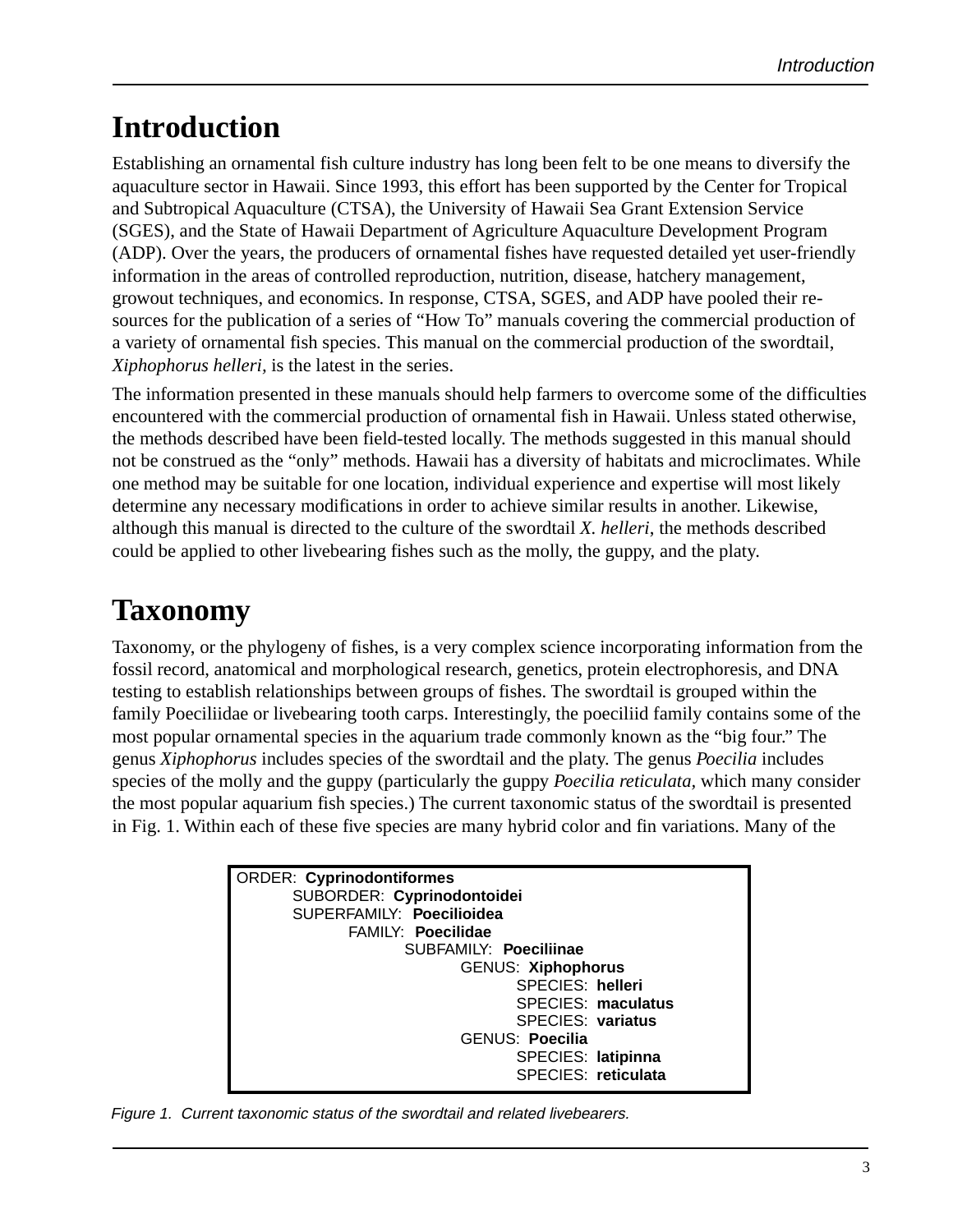culture techniques described for the swordtail are readily adaptable to other species in the family as they share many morphological and biological traits.

### **The Livebearers**

For the purposes of this manual, the classification of fishes will be considered from a very broad context based upon the reproductive characteristics of the species. Fishes in general can be divided into two distinct groups. In one group, the eggs are expelled from the female prior to fertilization (egg-layers) and in the other group, the eggs are fertilized and incubated internally followed by expulsion of larvae from the body (livebearers). Those fish classified as livebearers include almost 1000 species. Generally, livebearing fish are considered viviparous meaning that fertilization and hatching of the eggs take place within the body of the female. Development of the embryos occurs within the female until live young are released from her body.

# **Biology of the Swordtail,** *Xiphophorus helleri*

A detailed description of the internal anatomy of the swordtail is not presented here and the reader is encouraged to review the chapter on this topic in Evans (1992). This manual will provide enough

information to help the reader understand the suggested production techniques.

### **Geographic Distribution**

The natural geographic range of the common swordtail, *Xiphophorus helleri,* extends from northern Mexico to the central and western parts of Guatemala and Honduras in Central America (Axelrod and Wischnath 1991, Fig. 2). The species was introduced and has become established in southern Florida, California, the Lake Mead area of Arizona and Nevada, Hawaii, Canada, Puerto Rico, Africa, Sri Lanka, Australia, Guam and Fiji. Established populations have also been reported in the United Kingdom (Dawes 1991; Jacobs 1969).



Figure 2. Native geographic range of the swordtails (indicated in black).

### **Morphology**



redwag variety.

The picture of an adult female swordtail of the redwag strain in Fig. 3 shows fin identifications. Starting from the dorsal portion of the body and moving clockwise are the dorsal fin (A), caudal fin (B), anal fin (C), pelvic fin (D) and the pectoral fin (E). Anatomical vernacular will be used in the following sections to describe certain fin and biological traits. The reader should become acquainted Figure 3. Adult female swordtail of the various of the various fins and their locations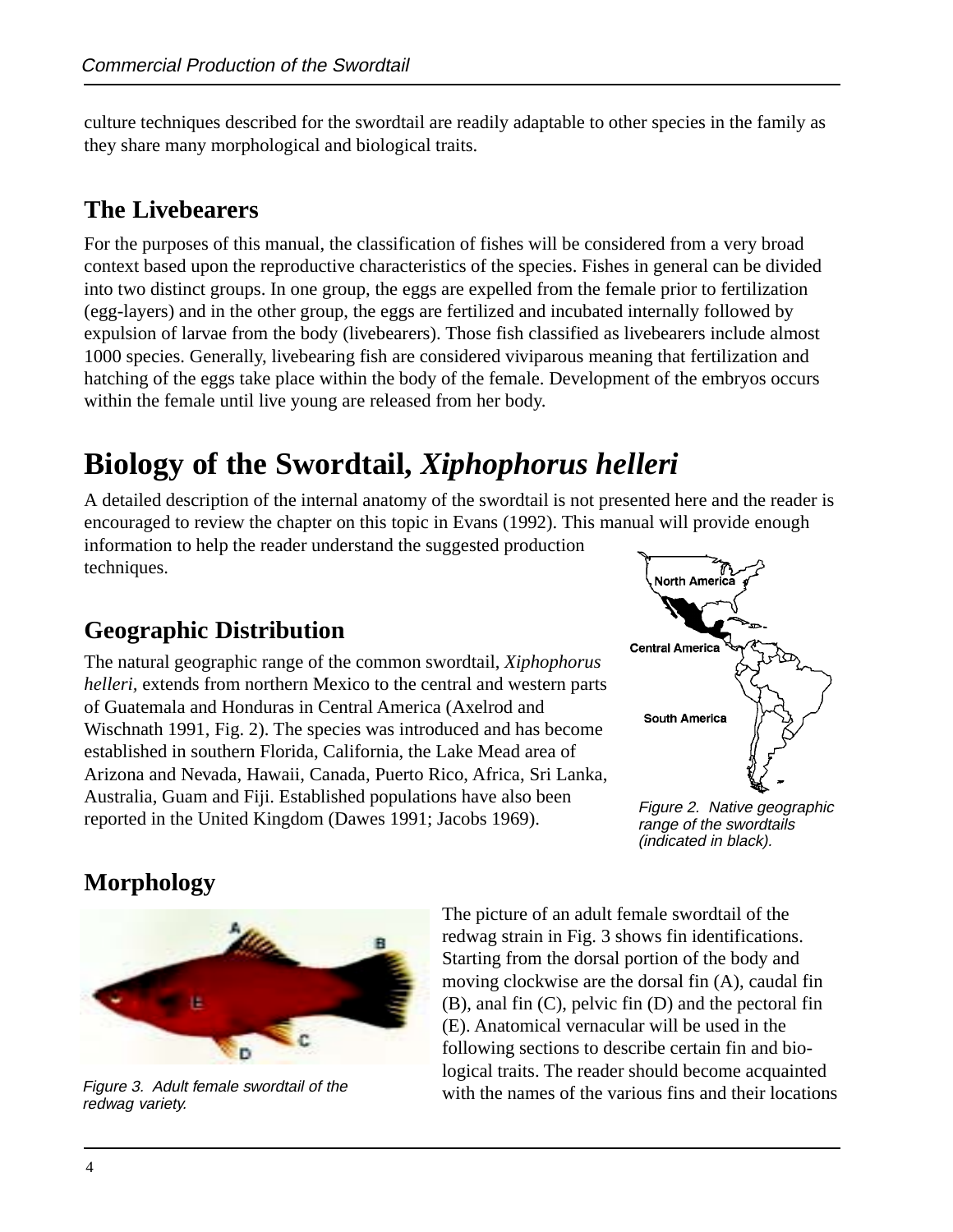on the body, as modifications in the shape and size of the various fins occur between the sexes, various hybrids, and color strains.

The number of swordtail strains listed in various price lists of ornamental distributors ranges from 39 to over 50 (Worldwide Aquatics, and Dolphin International, Ltd., respectively, Table 1). In addition to the variations in body color, a number of fin variations (e.g., hi-fin, lyretail or combinations of both) have been developed. Hybridization, or breeding for the development of new strains plays a major role in the ornamental fish industry. In order to keep up with the constant demand for new varieties, commercial farmers are encouraged to collaborate with hobbyists or breeders who are constantly developing new strains in order to diversify their product.

| <b>Color Variety</b> | <b>Caudal Fin Modification</b> | <b>Dorsal Fin Modification</b> |
|----------------------|--------------------------------|--------------------------------|
| Red Velvet           | Red Velvet Lyretail            | Red Velvet HI-fin              |
| Red Wag              | Red Wag Lyretail               | Red Wag HI-fin                 |
| Green                |                                |                                |
| Green Wagtail        |                                |                                |
| Red Tuxedo           | Tuxedo Lyretail                | Tuxedo HI-fin                  |
| <b>Red Comet</b>     |                                |                                |
| Red & White          |                                |                                |
| Gold & Black         |                                |                                |
| White                |                                |                                |
| <b>Black</b>         | <b>Black Lyretail</b>          | Black HI-fin                   |
| Neon                 | Neon Lyretail                  | Neon HI-fin                    |
| Neon Wagtail         |                                |                                |
| Pineapple            |                                |                                |
| <b>Red Calico</b>    | Calico Lyretail                | Calico HI-fin                  |
| Red Eye              |                                |                                |
| Golden               | Gold Lyretail                  | Goden HI-fin                   |
| Pineapple            | Pineapple Lyretail             | Pineapple HI-fin               |
| Lemon                |                                |                                |
| Golden Comet         |                                |                                |
| Golden Wagtail       |                                |                                |
| Marble               |                                |                                |
| Mixed Color          | Mixed Color Lyre Tail          | Mixed Color HI-fin             |

#### **Table 1. Various swordtails available on a wholesale price list (Worldwide Aquatics, Waimanalo, Hawaii).**

To provide an idea of the fluctuations in the livebearer market, varieties of the swordtail sold between 1980 and 2000 from one distributor are presented in Fig. 4. The greatest increase in the number of varieties of swordtails began after 1985 with approximately one new strain per year. This trend was also observed with the platy, *Xiphophorus maculatus* and *X. variatus*, although it appears that no new varieties have been added after 1995. Insight on the demand for swordtails can be obtained by reviewing the estimated farm-gate prices (see section on Economics) of various swordtails from 1980 to 2000. The estimated farm-gate prices presented are for fish that are 63.5 mm (2.5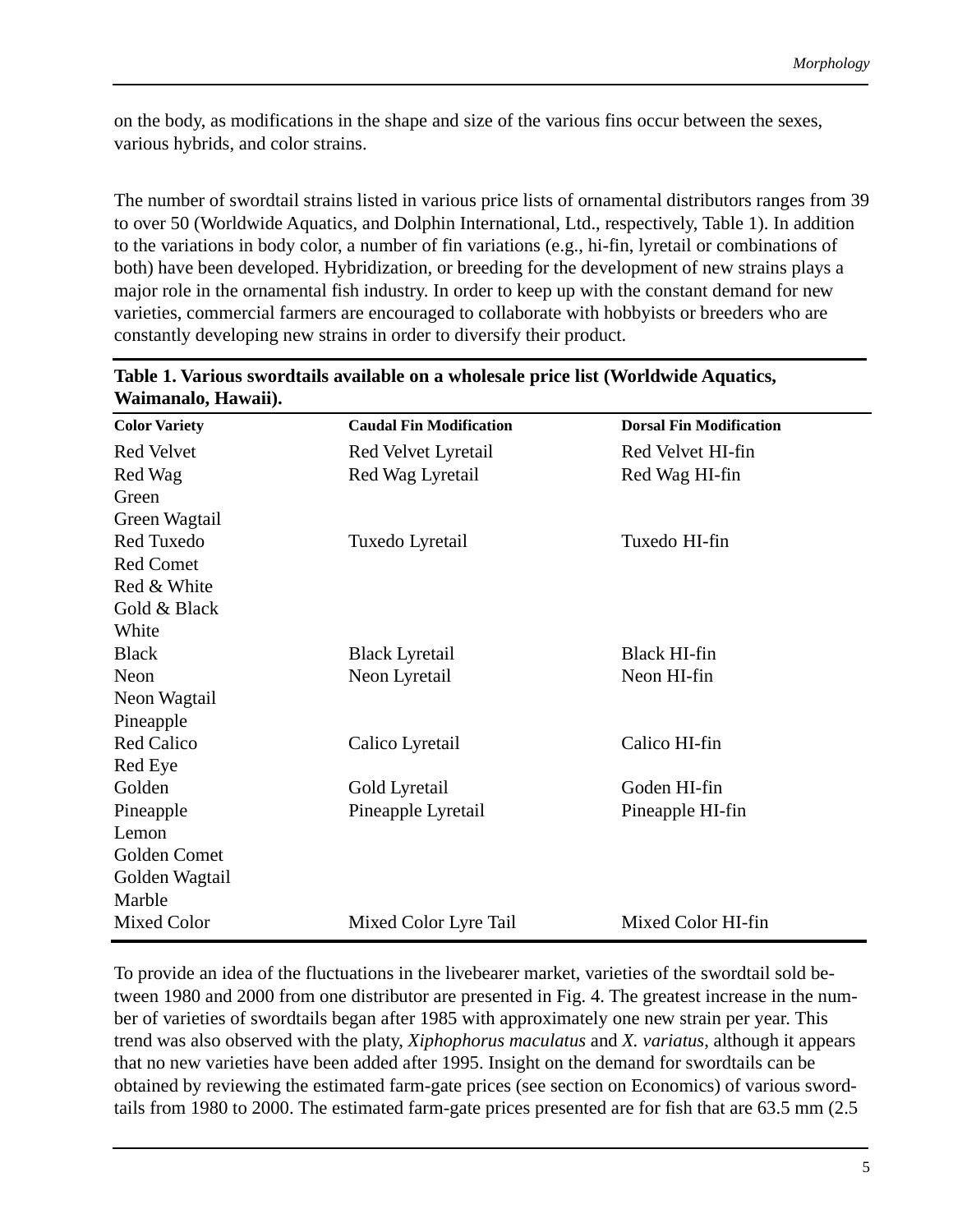

Figure 4. Changes in number of types of swordtails and platys between 1980-2000. Source: Worldwide Aquatics, Waimanalo, Hawaii.



Figure 5. Changes in estimated farm-gate prices between 1980-2000 for three varieties of swordtails (2.5 in in body length). Source: Worldwide Aquatics, Waimanalo, Hawaii.

in) in total body length (TL) or approximately five to six months in age. (Total body length is measured from the tip of the snout to the end of the caudal fin. It does not include the "sword" on the tail of the male.) Two swordtails (the red velvet and neon) exhibited a continuous increase in value from 1980 until 1995 but the value has not changed since. The price of the pineapple variety has not changed dramatically over the last 10 years (1990-2000) but it remains as one of the higher priced swordtails (Fig. 5).

### **Reproductive Biology**

One of the reasons the fish in the poeciliid family are popular is that they are sexually dimorphic, thus the males and females are easily identified. All poeciliid males possess a modified anal fin called a gonopodium (see arrow in Fig. 6), which is used during the mating process to insert sperm into the female. Sperm is directed through this tube in "packet" form (Fig. 7)



Figure 6. Modified anal fin (arrow) used during mating.

and deposited into the female to fertilize the eggs. The shape of the gonopodium distinguishes *X. helleri* from other species within the genus (Dawes 1991). Poeciliid females have a distinguishing feature of their own. Just slightly above and forward of the anal fin is a dark area called the "gravid spot" (Fig. 8), which changes in size and darkness with the development of the embryos in a gravid female. The gravid spot can easily be identified in most species, however, some hybrid color patterns can make it difficult to distinguish. For *X. helleri*, another difference in morphology between the sexes is the elongation of the lower caudal fin rays of mature males from which the common name of the species, swordtail, is derived (Fig. 8). It is reported that *X. helleri* attains sexual maturity at 25-30 mm (1-1.2 in) TL or at 10-12 weeks of age (Milton and Arthington 1983; Dawes 1991). After attaining sexual maturity, swordtails do not form mating pairs but are completely polygamous. Not only will males court females of their own species, but also they will mate with females of other poeciliids, resulting in hybridization. Thus, in order to maintain a particular color or fin variety, different strains of swordtails must be isolated from one another. Alternatively, hybridization with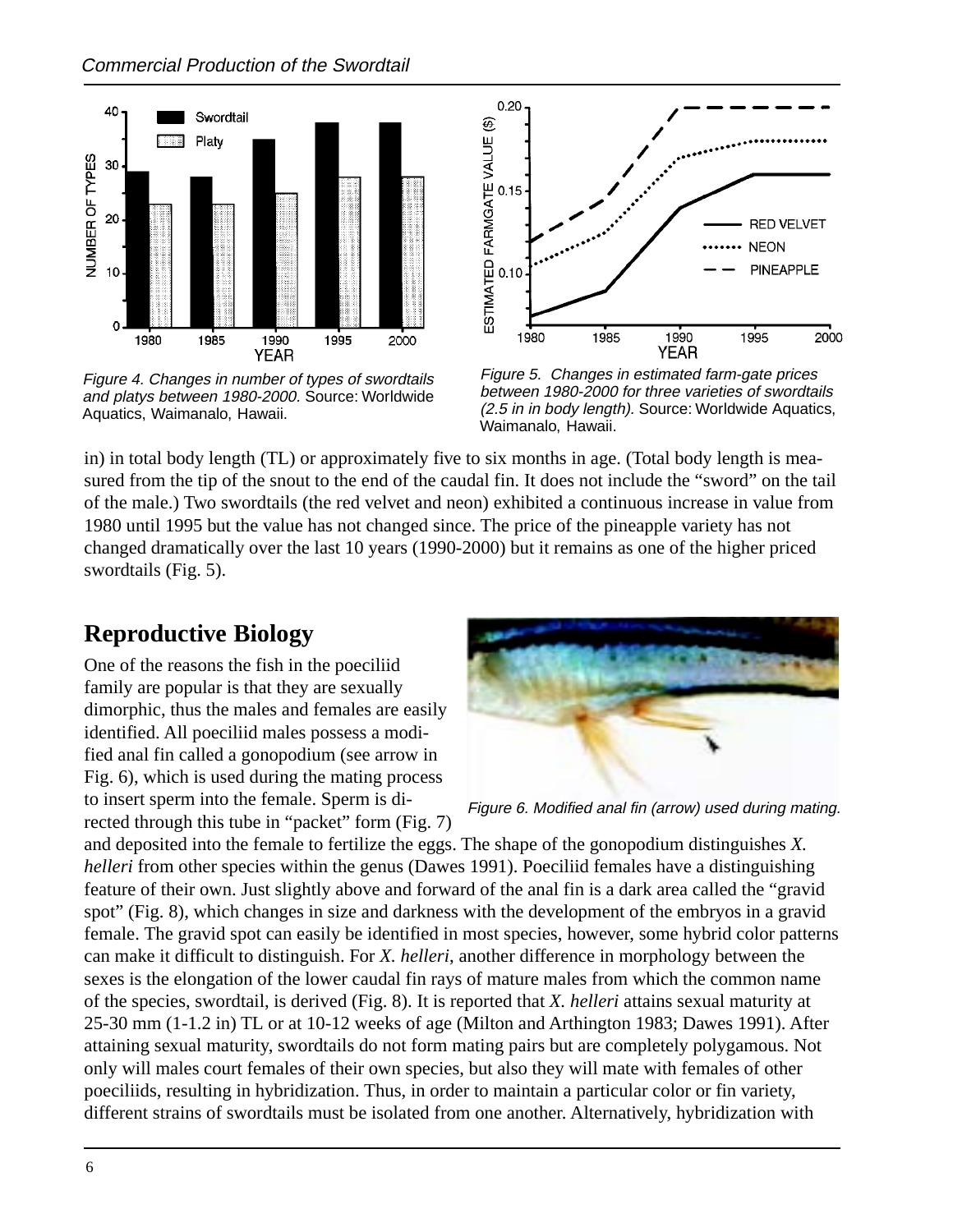

packets obtained from a male swordtail.



Figure 7. Photomicrograph of sperm Figure 8. Adult male (top) and female (bottom) swordtails.

other species has resulted in the development of a myriad of "new" strains. Hybridization of varieties of *X. helleri* for commercial purposes usually involves crosses with the platy, *X. maculatus* or *X. variatus* (Dawes 1991).

### **Sex Ratio**

Sex ratio should be a consideration when choosing a species of freshwater ornamental fishes for culture. The male sex is often more ornately colored and more marketable. More investigations regarding sex determination have been done on the platy, *Xiphophorus maculatus*, than on the swordtail (Campton 1989). However, since the majority of colored varieties of swordtails are from hybrids between a swordtail and platy it would be appropriate to have at least a working knowledge of the underlying mechanism of control. According to Basolo (1990), the sex of a platy is determined by W, X, and Y genes. These genes can result in three female genotypes (WX, WY and XX) and two male genotypes (YY, XY). It is believed that in swordtails, sex determination is more complex, being polygenic and interactive (Basolo 1990). Sex determining genes found on several chromosomes interact with one another and the cumulative expression of these genes determines the sex of the fish. A survey of the sex ratio of five varieties of swordtail is summarized in Table 2. All varieties were being cultured in 12-ft diameter tanks at the same farm under the same conditions. The observed sex ratio was found to vary between the strains from an equal (1F:1M) ratio to a ratio of 4F:1M. The explanation for highly skewed populations of 9F:1M reported by some farmers is currently under investigation. Apparently, determination of sex ratio is partially linked to a particular strain of swordtail.

| waii.          |                    |        |      |             |  |
|----------------|--------------------|--------|------|-------------|--|
| <b>Tank</b>    | <b>Variety</b>     | Female | Male | Ratio (F:M) |  |
| A10            | Red Wag            | 98     | 42   | 2:1         |  |
| <b>B10</b>     | <b>Mystic Blue</b> | 100    | 82   | 1:1         |  |
| <b>B11</b>     | Red Velvet         | 138    | 54   | 3:1         |  |
| B <sub>6</sub> | Neon               | 186    | 69   | 3:1         |  |
| B1             | Sunset             | 127    | 30   | 4:1         |  |

**Table 2. Summary of sex ratio of various swordtails at a commercial farm site on Oahu, Ha-**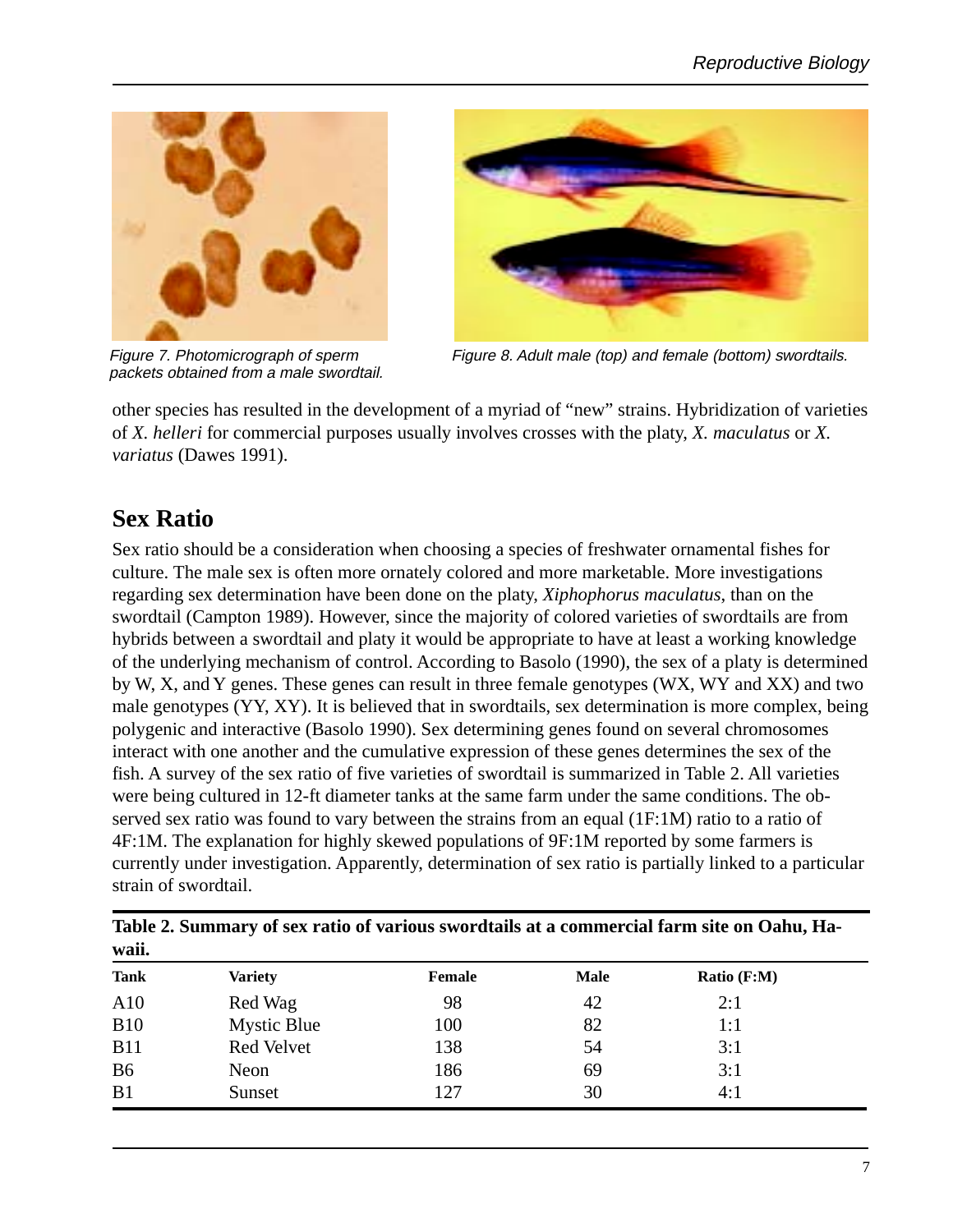### **Gestation and Embryonic Development**

Female swordtails can store viable sperm in the folds of their oviducts for fertilizing mature eggs when needed. This means that subsequent clutches of eggs in the females can be fertilized long after contact with a male. A single copulation can provide viable sperm for fertilization for up to two years, with a female giving birth to from five to nine consecutive broods from a single mating event (Axelrod and Wischnath 1991).

In all species of livebearers the gestation period is poorly documented. According to Milton and Arthington (1983), reports of embryonic development vary from 26 to 63 days (Table 3). They demonstrated that temperature is the major factor in the rate of development while photoperiod plays a minor role. Daylength can also influence the rate of development if it falls below 10 h. In Hawaii, however, the shortest daylength is just under 11 h and would therefore not be a factor.

| <b>Embryonic Stages</b>  | <b>Duration (Days)</b> | <b>Description</b>                                                          |  |
|--------------------------|------------------------|-----------------------------------------------------------------------------|--|
| <b>Early Development</b> | $1 - 12$               | Embryo less than 1.5 mm, seen as a pale strip on the<br>surface of the ovum |  |
| Early-eyed Embryo        | $13 - 16$              | Some retinal pigment, no body pigments                                      |  |
| Late-eyed Embryo         | $22 - 24$              | Distinct neck strap of receding extra embryonic<br>membranes                |  |
| Mature Embryo            | $25 - 26$              | Neck strap absent, preparturition stage with fully<br>developed fins        |  |

#### **Table 3. Classification of embryo stages during development.**

### **Effects of Temperature on Reproduction**

Optimal temperatures for reproduction in all livebearers are reported to be between 22 and  $26^{\circ}$ C or 74 and 78°F (Dawes 1991). The optimal temperature for swordtail production in Hawaii has yet to be established. At the temperatures reported, the gestation period would range from 26 to 30 days. Investigations of the reproductive activities of wild populations of swordtails in Australia have revealed that temperature can also be a factor in the number of fry produced per female per month (Fig. 9). Analysis of the data resulted in a statistical model that does not explain a large amount of variation ( $\mathbb{R}^2 = 0.36$ ) in the average number of fry produced/female/month at temperatures between 22 and 29 °C. However, the slope of the line generated from the model was significant ( $P < 0.05$ ). On average, with every degree rise in water temperature, the number of fry per spawn will correspondingly increase by three, with the highest average number of fry occurring in water with a temperature of 29o C.

It has been reported that fry production ceases below temperatures of  $15^{\circ}$ C and slows considerably when temperatures drop below 18°C or rise above 29°C. The maximum and minimum air temperatures recorded at the University of Hawaii Institute of Marine Biology are presented in Fig. 10. Although there will be some depression in fry production during certain months of the year (December through March) swordtails can reproduce on a year-round basis in Hawaii. Annual changes in temperature are significant factors that need to be considered to ensure consistent production during periods of peak demand.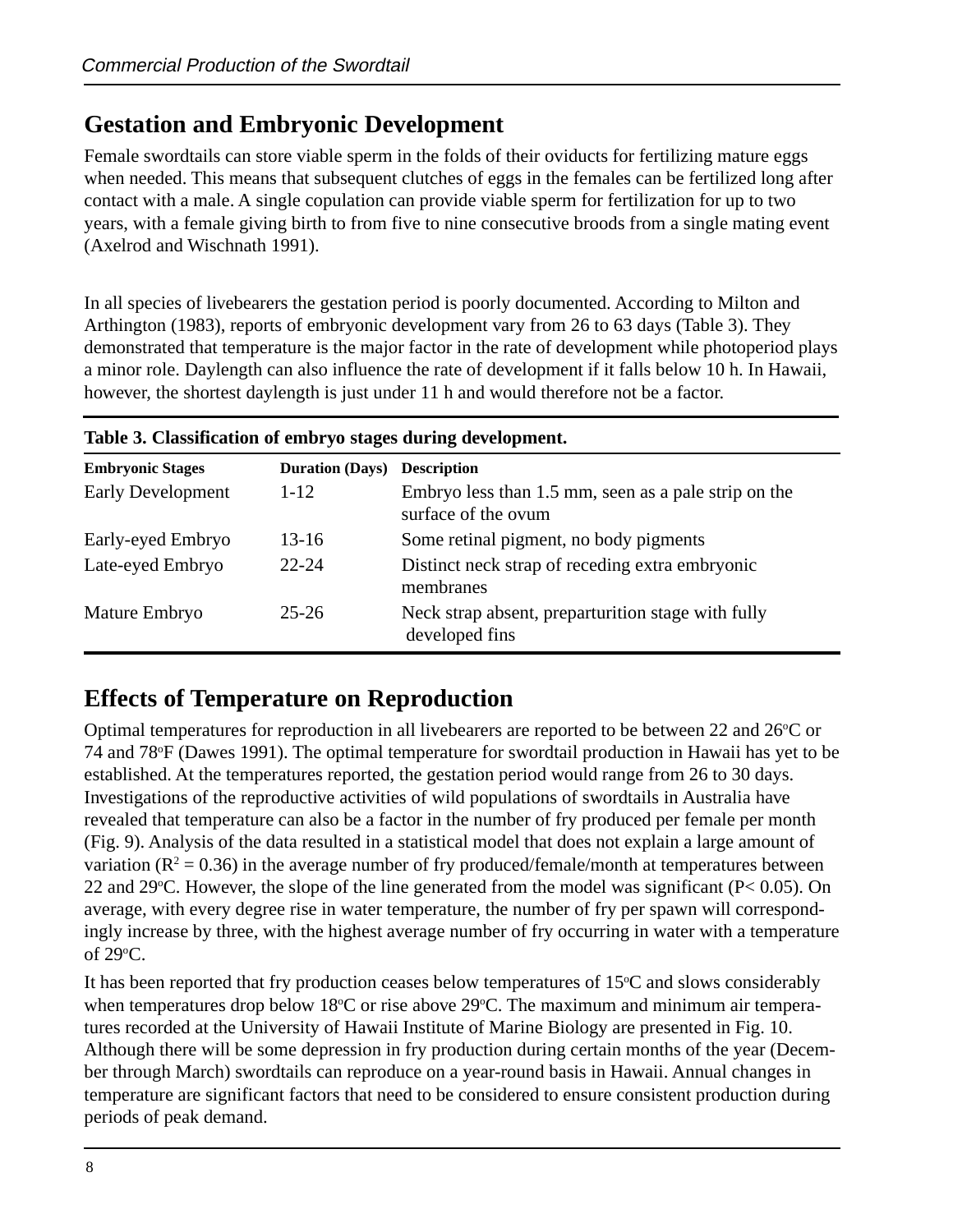

Figure 9. Relationship between fry produced and water temperature from wild populations of swordtails in Australia. Summarized from Milton and Arthington (1983).



Figure 10. Average monthly maximum and minimum air temperatures recorded at the Hawaii Institute of Marine Biology, Kaneohe, Hawaii.

### **Fecundity**

The fecundity of *X. helleri* has been reported to be as high as 242 fry/female (Breder and Rosen

1966); however, spawns of *X. helleri* average about 30 fry/female. The relationship of fecundity and body length varies among livebearers. The fecundity of *X. helleri* has been determined to be a curvilinear function of body length. The model:

Log Fecundity =  $((Log X)*2.73) - 2.66$ 

where Fecundity is the number of fry/female and X is body length (mm) has been reported to provide the best fit of the data (Fig. 11). For simplicity, the Y values presented in Fig. 11 have already been transformed to the number of fry/female and body length is presented in both millimeters and inches. In other species of the genera, fecundity is reportedly linearly related to body size (Milton and Arthington 1983).



Figure 11. Statistical model relating fecundity and body length from wild populations of swordtails in Australia. Summarized from Milton and Arthington.

For the purposes of commercial farming, fry production should be monitored continuously to determine strategies for management. With large groups of broodstock, it is unfeasible to monitor sizes of individual fish. A simplified method of monitoring reproduction is to record the number of fry produced by a given number of females over a given period of time (e.g., days). Experiments in Hawaii have shown that swordtail fry production ranges from 0.8 to 2.2 fry/female/day (average  $=$ 1.0). For example, if 600 broodstock were stocked at a ratio of 5F:1M in a large cage inside a breeding tank and produced 5700 fry over a 12-day period, the calculation for determining fry production would be:

 $(5700$  fry produced)/(500 females stocked)/(12 days) = 0.95 fry/female/day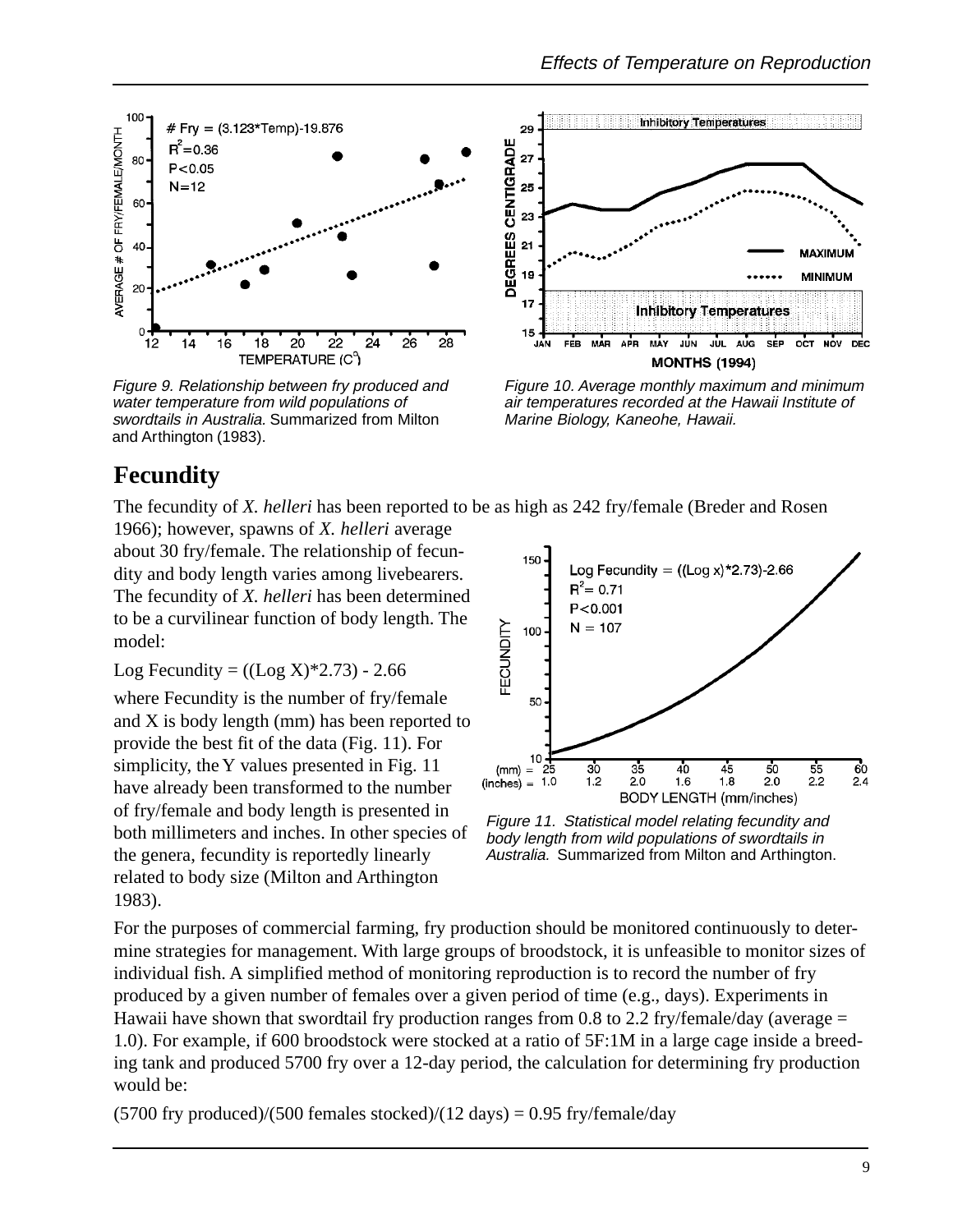Using this method and relating it to the observed water temperatures, a farmer can predict fry production from a given population of females over time. Likewise, it is a useful means of monitoring the production of the broodstock. Changes in the type and quality of feed, feeding rate, ammonia and dissolved oxygen levels, disease, and age of broodstock are all factors that can affect fry production. Optimal fry production is obtained from broodstock of 6-12 months in age or 63.5-76.2 mm (2.5-3.0 in) TL. Fry production diminishes after the broodstock reach one year of age as seen by the decrease in the number of fry/female/day. To prevent gaps in production, the farmer must plan 4-6 months in advance to ensure that sufficient fish are available for the next generation of broodstock.

### **Growth**

A growth curve was obtained from swordtail fry stocked at a density of  $1100$  fry/m<sup>3</sup> in a cage culture system. Stocking was done during the month of August by placing 30-day-old fry in net cages,

which were then placed into a 12-ft diameter tank provided with a continuous flow of fresh water and aeration. Fry were fed a commercial diet to satiation throughout the 90-day growout period. At approximately 30-day intervals, the body length and weight of a sub-sample of 30 individuals were measured. The data were subjected to regression analysis as summarized in Fig. 12. Note that total body length (TL) is presented in both millimeters (left axis) and in inches (right axis). Remember that the total body length of the swordtail is measured from the tip of the snout to the end of the caudal fin. It does not include the "sword" on the tail of the male. Survival during the 90-day growout trial



at Windward Community College, Kaneohe, Hawaii (arrow indicates size/age at first maturity).

was reported as 90.1%. The body length of 30 one-day-old larvae was measured and included in the analysis to complete the growth curve from the time of birth. The statistical model of growth,  $(TL = 8.71+(0.687*Day)-(0.0029*Day^2)$  where  $TL =$  total body length (mm) and Day = number of days in culture, was found to provide the best fit of the data. The quadratic equation is typical of growth curves, and on average, younger swordtail fry grow at a rate of just over 0.5 mm/day. The rate of growth slows after the fry attain sexual maturity. Accompanying growth is a dramatic alteration in morphology most notable in the males with the extension of their caudal fin or "sword." Examples of the various growth stages during the growout phase are presented in Fig. 13.

A high degree of variability in body length throughout the growout period can be seen from the data presented in the growth determination. The size frequency distribution of 120 swordtails obtained at the end of the growout period is summarized in Fig. 14. The fish ranged from 31.4 to 61.6 mm (1.2 to 2.6 in) TL with an average TL of  $46.4 \pm 6.7$  mm ( $1.9 \pm 0.3$  in). Swordtails can be marketed at sizes ranging from 25.4 mm (1 in) TL, denoted as small on distributor price lists, to 76.2 mm (3 in) TL, denoted as large. As discussed in the following section on economics, although all sizes of the fish harvested at the end of the growout period are suitable for sale, the estimated farm-gate price per fish will vary depending upon body size. Likewise, because of the variation in body size, the cultured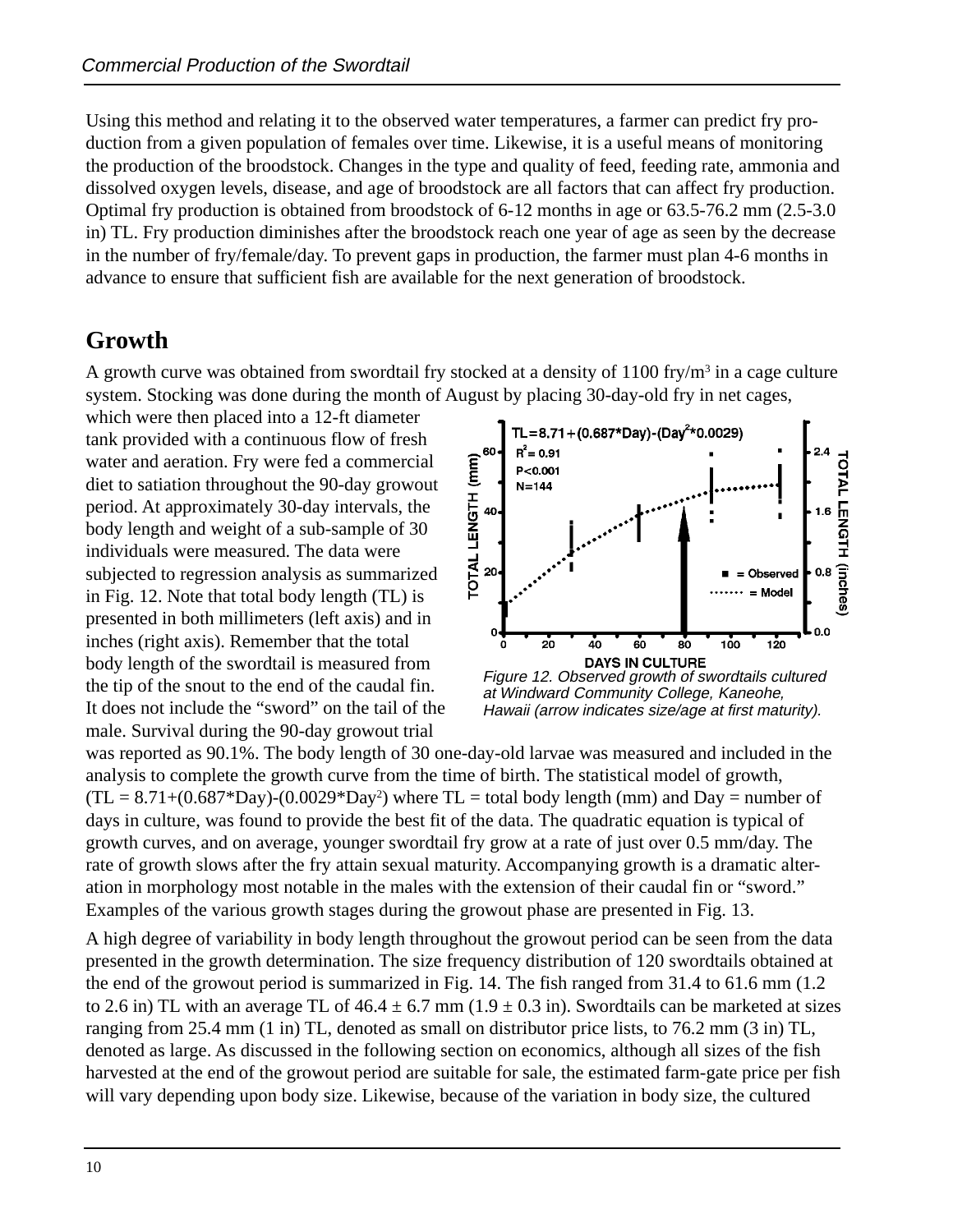

Figure 13. Changes in the morphology of male swordtails of the redwag variety during growout.



Figure 14. Size frequency distribution of swordtails after 90-day growout period (i.e., 120 days old) grown at Windward Community College, Kaneohe, Hawaii.

fish must be graded prior to being sold. The procedures for both techniques are presented in the following sections. After grading by size, the smaller fish can be placed with a younger cohort of similar size coming through the crop rotation. However, the farmer should always be aware of which groups include fish of mixed ages. Broodstock should be selected from fish of similar age which have a rapid growth rate and desired coloration.

# **Culture System**

### **Breeding**

Livebearers will reproduce when subjected to wide-ranging water quality parameters as long as adequate feeds are available and appropriate temperatures are maintained. Commercial production of livebearers has been principally performed in earthen ponds where broodfish are stocked and allowed to spawn freely for 6-7 months. After this period, the fish are harvested and graded for market and new broodstock are introduced into the ponds. As described in a later section, this type of largescale production results in a greater percentage of fish that are off-color and/or deformed. These are culled during the sorting process and priced accordingly. Traditional pond culture does not take account for the brief time before livebearers attain sexual maturity (usually 2-3 months after birth). If these fish are allowed to mate freely, the number of culls harvested after the growout period will increase. To maximize the production of a desired color or fin variety, the broodstock should be isolated in traps or small cages within aquaria, tanks, or ponds. This reduces cannibalism of the fry by the broodstock and increases the survival of fry from one particular strain. These set-ups can range from a simple plastic net cage to an elaborate clear plastic box or any container with holes that allows fry to escape from the broodstock. Breeders and hobbyists to produce various hybrids or color strains use this technique. On a commercial scale, the traps are essentially large baskets, more appropriately called cages, suspended above the bottom of large ponds or tanks and stocked with males and females. Examples are provided below.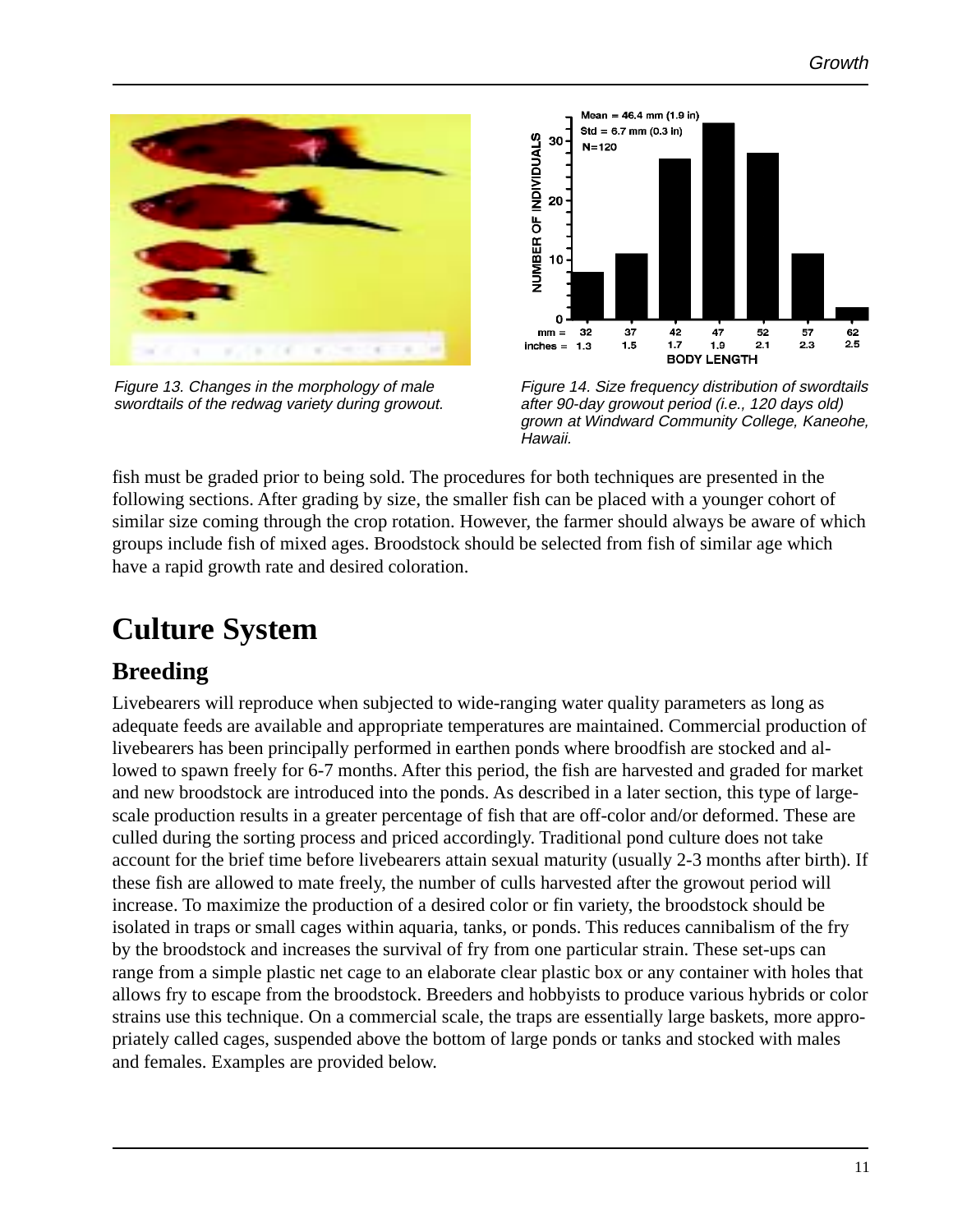### **Commercial-Scale Production**

The types of production systems vary based on available resources and conditions at individual sites. The various methods range from production in ponds to high-density culture in tanks or ponds with net cages. Ponds used for commercial production range from earthen to vinyl-lined. They can be quite variable in size, cost, and efficacy in vegetation control. The construction of earthen ponds can be quite expensive and usually requires several permits (not detailed in this manual). Alternatively, tanks (12-18 ft in diameter) can be used exclusively or in combination with ponds. The tanks can be constructed out of a variety of materials (e.g., plywood with canvas lining, high-density polyethylene). Szyper (1989) presents a guide to the layout and construction of ponds and tanks.

**Pond Preparation**: Unlined earthen ponds used for swordtail production should first be sun-dried until the bottom cracks. Emerging weeds should be removed. If herbicides are necessary, an agricultural extension service should be contacted for the proper permits and methods of use. Some of the recommended herbicides are:

- **Casaron**, a broadcast herbicide that is effective on rooted aquatic and terrestrial plants.
- **Diquat**, which is particularly effective on filamentous algae. It requires a license for purchase and use.
- **Rodeo**, a contact herbicide effective on a wide range of aquatic plants.
- **Sonar**, which is effective on rooted aquatic and semi-aquatic plants.

#### *NOTE: WITH THE USE OF ANY HERBICIDE, FOLLOW THE DIRECTIONS ON THE LA-BEL.*

Extreme care must be taken in ponds that are heavily infested with weeds to avoid possible oxygen depletion due to decomposing plant matter. Under these conditions, it is recommended that only half of the pond be treated at any one time. After elimination of the vegetation the pond should be filled as soon as possible and fertilized to obtain an alga bloom or "green water." A liquid fertilizer with a N-P-K (nitrogen-phosphorous-potassium) ratio of 1-3-0 is recommended. Premixed fertilizers with a mix ratio of 10-30-0 or 12-36-0 can be purchased from local distributors (see Appendix 2.) The fertilizer is applied at a rate of one ml/5 ft<sup>2</sup> of surface area or 3-5 gal/acre. In tanks, fertilizer is applied at a rate of one ml/50 L of water. Once the alga bloom has been established, the fish can then be stocked into the pond. If delays in stocking the pond are encountered, the water should be checked for the presence of aquatic insects. Dragon fly nymphs and water boatmen can be eliminated with the use of boiled linseed oil applied at a rate of  $1-2$  ml per 5 ft<sup>2</sup> of surface area. The linseed oil will cover the surface of the water and essentially suffocate the aquatic insects. The linseed oil will slowly dissipate as it evaporates from the water surface. After a day or so, the fish can be stocked without harm.

**Pond Culture**: Commercial-scale pond culture begins by stocking brood fish directly into a pond at a density of one female per 4 ft<sup>2</sup> of surface area with a sex ratio of 4 or 5F:1M. Broodstock should be at least 63.5 mm (2.5 in) TL or at least six months of age. The fish are fed to satiation once a day with a commercially available ornamental fish diet or other suitable commercial diets that contain at least 28-32% crude protein. A list of suppliers of commercial feeds can be found in Appendix 2. A variety of live feeds (e.g., zooplankton) will naturally proliferate in pond culture and supplement the commercial feeds provided to the fish. Harvesting by trap or seine begins about six months poststocking. Examples of these methods are covered in the following section on harvesting.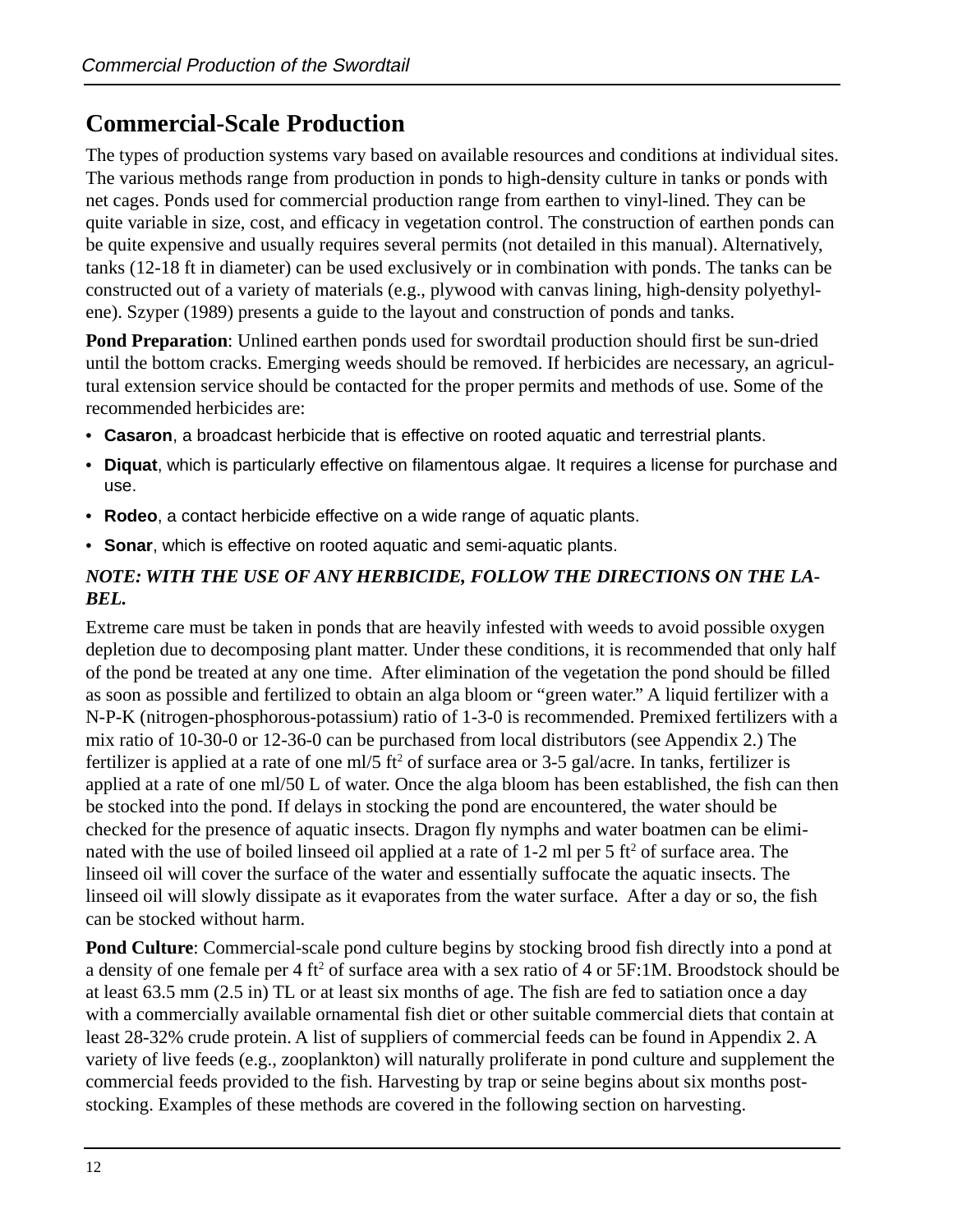**Cages in Ponds:** An alternative to the open pond method is to keep the broodstock in cages inside the pond to allow only the fry to swim freely. The cages should be suspended at least a foot above the bottom of the pond to prevent an accumulation of uneaten feed or feces on the bottom of the cages. The cages should be stocked at 10-15 fish/ft<sup>2</sup> of cage surface area at a sex ratio of 4 or 5F:1M. Pond maintenance, feeding, and harvesting would be the same as described earlier. This particular system is equivalent to using traps to hold the broodstock within aquaria but on a much larger scale.

**Intensive Culture:** This manual will focus on the use of a modular system. The system consists of:

- two 12-ft diameter circular fry production tanks (6700 gal each)
- four 4-ft x 4-ft x 1.5-ft net cages with a mesh size of 1/4-inch for broodstock
- nine 6-ft x 4-ft x 4-ft net cages for fry growout

The four net cages are placed in one of the circular tanks and stocked with 300 broodstock at a sex ratio of 5F:1M (or 250 females to 50 males) each. The second tank is initially empty and held in

reserve. The nine growout cages are placed in a pond of suitable dimension (a minimum size of 40 ft x 7 ft x 4.5 ft). It is recommended that during the first two weeks post-stocking, a 1/16-inch mesh lining be placed within a 1/8-inch mesh net cage. Two weeks after stocking, the smaller mesh netting can be removed so the fry can swim into the 1/8-inch mesh cage for continued growout. A schematic of the intensive culture module is presented in Fig. 15. The broodstock production tanks need not be circular but should have a depth of 4 ft and a volume of 6700 gal (25, 500 L). The production cycle is as follows:

**Step 1.** Suspend four broodstock net cages in one tank and stock all cages with 300 fish (250 females and 50 males) that are 63.5-76.2 mm (2.5-3.0 in) TL or from 6 to12 months in age. This should result in 1200 broodstock fish at a sex ratio of 5F:1M. The bottom of the net



Figure 15. Schematic representation of the swordtail culture system.

cages should be at least 2 ft above the bottom of the tank. The fry production tanks should be provided with continuous aeration and enough water exchange to maintain water quality parameters within acceptable limits (e.g.,  $NH<sub>3</sub> < 1.0$  ppm). A rule of thumb is a water exchange of 10% per week. The tanks should be stocked soon after filling to avoid establishment of larval insects such as backswimmers, water beetles, and dragonfly nymphs. A linseed oil treatment to rid the ponds of these insects was described earlier. The early stocking of fry can offset the predator/prey size relationship and reduce mortality. The broodfish should be fed daily to satiation with an ornamental fish diet or other suitable commercial diet containing at least 28-32% protein. The broodfish will court and spawn in the net cages and the newborn fry will swim through the netting into the tank to escape predation by the broodfish. The spawning should be allowed to continue over a period of 12-15 days. Although the females can produce several broods from a single mating, the males are kept with the females throughout the production cycle to insure the highest percentage of fertilization. The tank or individual net cages should be covered with netting to prevent losses to bird predation. This is particularly true in Hawaii where one of the major bird predators is the black-crowned night heron, *Nycticorax nycticorax hoactli* or *'auku'u.*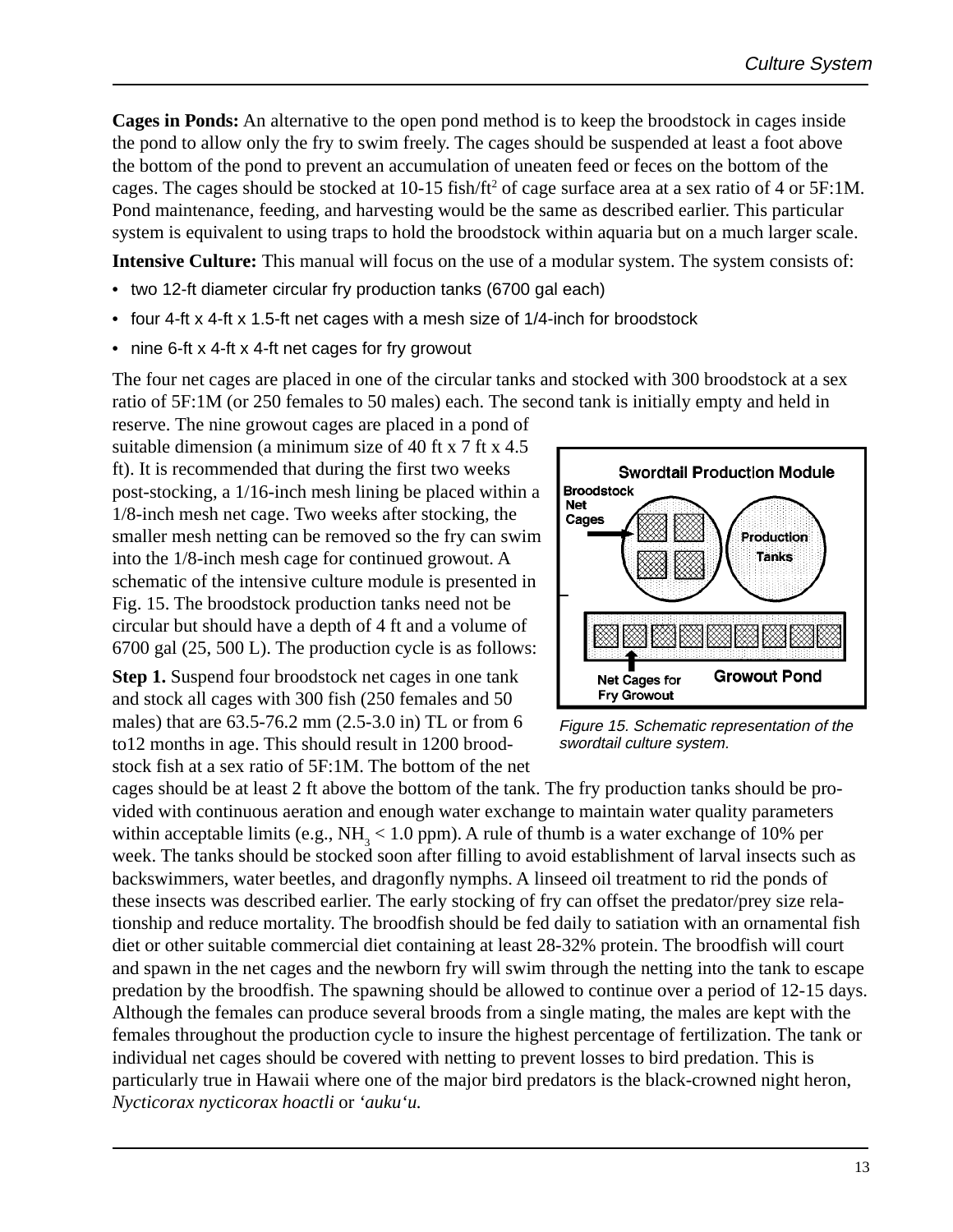**Step 2.** After the spawning period, the four net cages containing broodstock are then transferred to a second circular tank and the process described in step 1 is repeated. In Hawaii, the fry production from the system described typically ranges from 0.6 to 2.2 fry/female/day or approximately 7000- 18,000 fry per spawning period.

**Step 3.** The fry in the first tank are reared for an additional 15-30 days. They should be fed a commercial diet having a particle size of 0.5-0.8 mm and the feed should be offered three times a day to satiation. After 15-30 days, the fry should be counted and transferred to a growout cage. The fry will remain in the growout cage until harvest, or approximately 90 days post-stocking. Appropriate stocking densities and feeding are discussed below.

**Step 4.** Repeat steps 2 and 3 to stock all of the growout cages. When the production system is in full operation, the nine net cages will contain fry approximately one month apart in age. At least three to four net cages will continually contain fish ready for harvest (25.4 -76.2 mm or 1-3 in TL).

**Step 5.** The swordtail should be harvested from the growout net cages 90-120 days after being stocked. As described previously in the section on growth, a wide range of sizes will result during this time interval and the fish will require sorting prior to being marketed. Harvesting and sorting methods are discussed in a later section.

**Step 6.** Market the cultured swordtail.

### **Stocking Densities for Growout**

Stocking densities for growout in tanks or cages can reach as high as  $10,000$  per m<sup>3</sup> as long as acceptable water quality is maintained. Water quality parameters are discussed in a later section. The net cages for growout are just over  $2 \text{ m}^3$  in volume and can accommodate at least  $20,000$  fry. However, lower survival and/or depressed growth can result from the high stocking density over the course of the 90-day culture period. The relationship between stocking density and survival over the course of a three-month growout period using 30-day-old fry is presented in Fig. 16. The data obtained from growout trials indicate a clear trend of decreasing survival (i.e., negative slope) with the increase in stocking density. The highest percent survival is obtained from stocking densities ranging between 1000 and 2000 fry/m<sup>3</sup>. However, it should be noted that although a higher stocking density (e.g.,  $5000 - 10,000$  fry/m<sup>2</sup>) results in lower survival, the actual number of harvested fish is equivalent or higher than those stocked at the lower densities. For example, fry stocked at 2000 fry/m<sup>3</sup> were observed to have a survival of 90% or 1800 fry at harvest. Likewise, 5000 fry/m<sup>3</sup> @ 50% survival = 2500 fish at harvest and 10,000 fry/m<sup>3</sup>  $\omega$  35% survival = 3500 fish at harvest.

Growth is another factor that can be affected by stocking densities as seen in Fig. 17. Interestingly, initial growth among all treatments is relatively equal with a slight edge demonstrated at higher stocking densities (e.g., 5000 and 10,000 fry/m<sup>2</sup>). However, at the end of the growout period the highest stocking density exhibits a depressed rate of growth. Based on this data, stocking densities of 1000-3000 fry/m<sup>3</sup> are recommended for growout in the net cages if the entire process is to be done in the same cage. To accommodate higher fry production, an increase in the number of cages or the size of the cage is necessary. A larger growout facility is the "Farm A" scenario to be described in the economics section in which nine 12-ft diameter tanks  $(6700 \text{ gal or } 25 \text{ m}^3)$  are used in place of the nine net cages. These growout tanks can accommodate 25,000 fry each, which would result in a stocking density of 1000 fry/m<sup>3</sup>.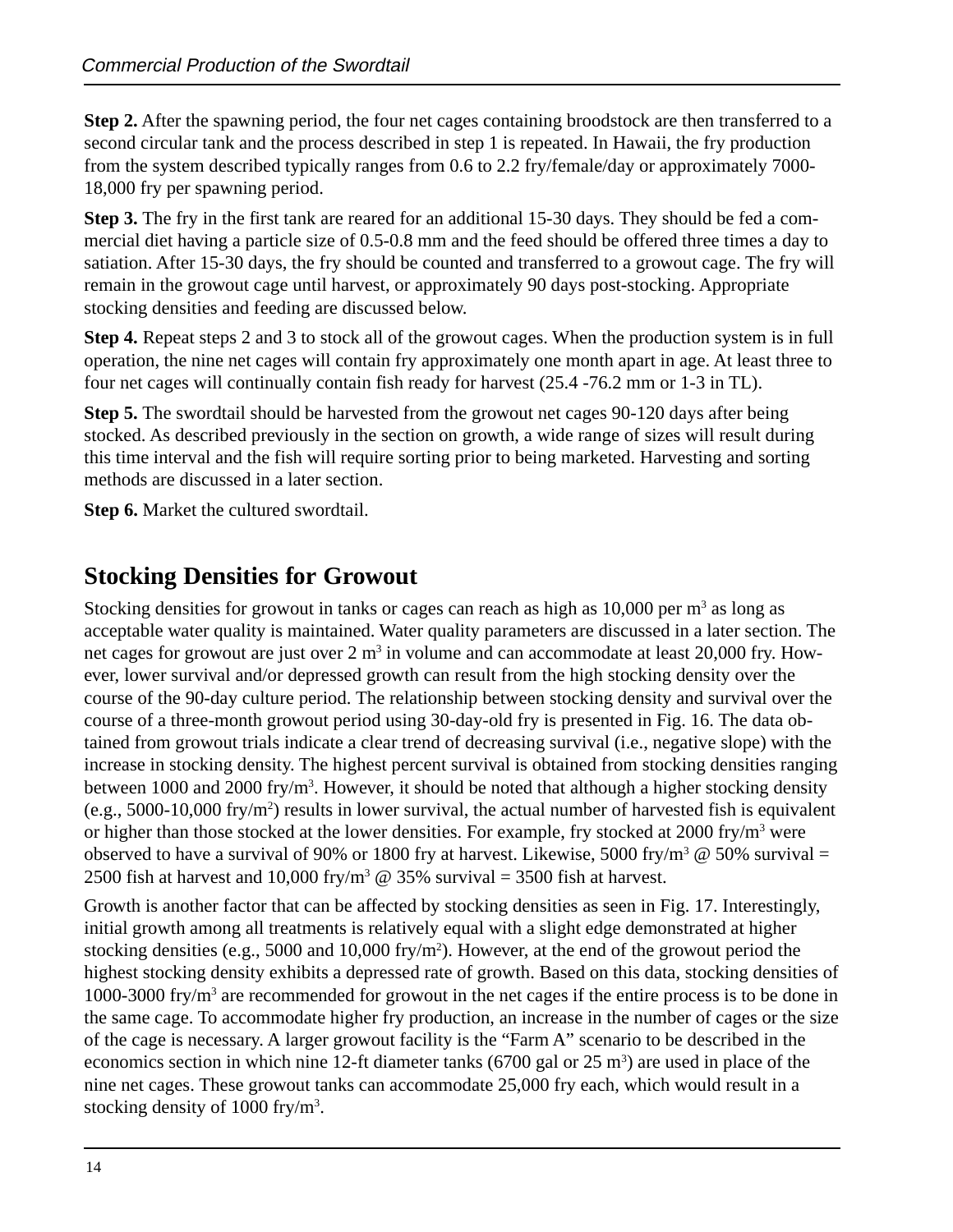

Figure 16. Relationship between stocking density and survival at 90 days post-stocking.



Figure 17. Comparison of growth between swordtail fry stocked at various densities in net cages.

### **Feeding**

Although the nutritional requirements for livebearers are not well documented, all the species discussed are considered omnivorous, however, the molly prefers a diet of more plant material (Dawes 1991). Studies of the stomach contents of the swordtail, the platy, and the guppy indicate that both terrestrial and aquatic insects are eaten along with phytoplankton and some macro algae (Arthington 1989). The various feeds suitable for swordtail production and their manufacturers are provided in the Appendices. Because the feed mills in the U.S. design their products to meet the needs of the major food fish species cultured in the U.S., the majority of feeds are designed for catfish, salmon, and trout. Two things to take into consideration when choosing a feed are the size and composition of the feed. Because swordtail are smaller in size than the food fish species mentioned, the appropriate size feeds for swordtail will fall within the starter diets for the food fish species and are normally referred to as "start-up" or "swim-up" diets. Manufacturers of commercial fish feed use a grading system to classify the size of their feeds (e.g., 0,1,2,3), according to the size of mesh through which the feed is screened. A breakdown of the classifications and particle size is provided in Table 4. For swordtail fry, the 0-size start-up diet is appropriate.

| Table 4. Classification of feed sizes for starter diets |                    |  |  |  |
|---------------------------------------------------------|--------------------|--|--|--|
| <b>Starter Diet Feed Classification</b>                 | Particle Size (mm) |  |  |  |
|                                                         | 0.6                |  |  |  |
|                                                         | 0.8                |  |  |  |
| $\mathcal{D}$                                           | 1.2                |  |  |  |
| 3                                                       | 1.6                |  |  |  |

The composition of the feed should also be considered, as start-up diets vary in the amounts of protein, fat, fiber and minerals. For example, start-up diets for catfish and trout differ in their composition and a trout diet is recommended for use with swordtail culture. A breakdown of the main components of the feed is provided in Table 5. At high stocking density, the feed should be provided 2-3 times per day to maintain optimal growth and survival. The use of automated feeders can lower labor costs (see Appendix 1 for a list of distributors).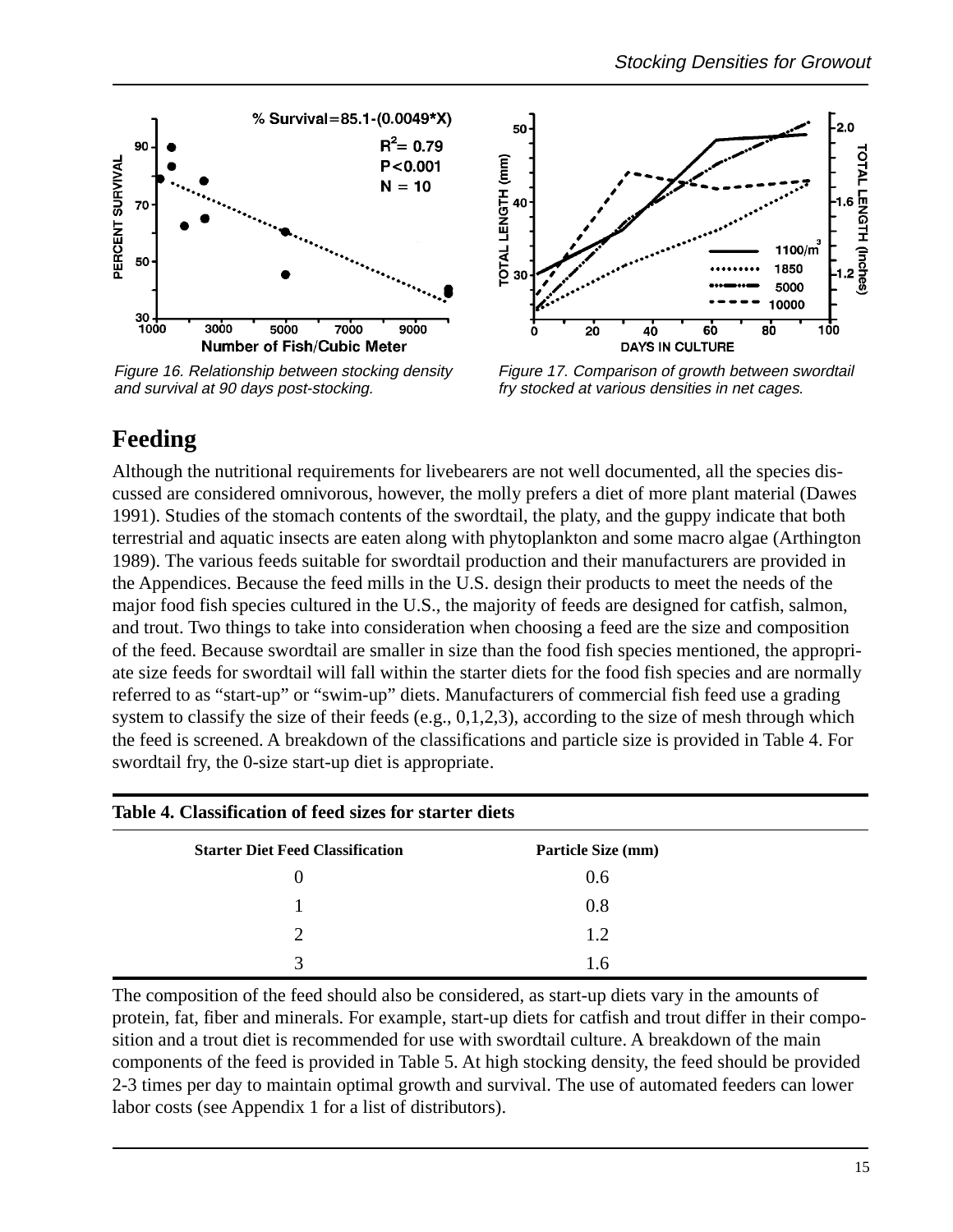| radic 9. I roximale anarysis or recu recommended for micrisive swordian culture. |               |  |  |
|----------------------------------------------------------------------------------|---------------|--|--|
| <b>Ingredient</b>                                                                | % Composition |  |  |
| Crude Protein                                                                    | 50.0          |  |  |
| Crude Fat                                                                        | 16.0          |  |  |
| Crude Fiber                                                                      | 5.0           |  |  |
| Ash                                                                              | 12.0          |  |  |
| <b>Added Minerals</b>                                                            | 2.0           |  |  |
|                                                                                  |               |  |  |

|  |  | Table 5. Proximate analysis of feed recommended for intensive swordtail culture. |  |
|--|--|----------------------------------------------------------------------------------|--|
|  |  |                                                                                  |  |

Many of the usual color pigments of the swordtail are derived from naturally occurring phytoplankton and zooplankton consumed when they are grown in ponds. In high-density tank culture or cages within ponds, this natural source of pigments (carotenoids) is not available due to the over-grazing of the natural live foods. Carotenoids are a group of naturally occurring lipid soluble pigments that are produced primarily in plants (including phytoplankton and algae). These pigments are responsible for the great diversity of color seen in nature. The carotenoids are usually associated with the various hues of yellow, orange and reds. While plants and algae can synthesize these pigments, animals are

unable to produce them naturally and must obtain them from food. During the final month of growout it is recommended that feeds containing color enhancers or pigments such as astaxanthin should be fed to bring out the full color of the fish. Alternatively, commercially available alga products (Spirulina Pacifica™ and NatuRose™) can be incorporated into flake or pellet commercial diets (Ako and Tamaru 1999). When these alga products are incorporated into a flake feed at 2% of Spirulina Pacifica™ and 1% NatuRose<sup>™</sup>, an enhancement of coloration in the treated fish may be noticeable within two weeks (Fig. 18).



Figure 18. Red Velvet swordtails given regular flake feed (left) and flake feed enhanced with NatuRose™ (right).

### **Water Quality**

The maintenance of broodstock includes monitoring water quality parameters, the most important of which are water temperature, dissolved oxygen (DO), and total ammonia. A thermometer, DO meter, and a water quality test kit to measure total ammonia nitrogen and pH in fresh water are used to measure these parameters, respectively. These parameters need not be measured daily, but should be done on a routine basis (2-3 times/week) and the values should be logged in a manner that the data can be easily summarized or scrutinized for changes in the ponds or tanks. If need be, corrective action can be taken to alleviate a potential disaster. For low DO increase aeration and the rate of water exchange, for high ammonia increase rate of water exchange and check for buildup of detritus, and since high pH signals a potential phytoplankton crash an immediate water exchange is necessary.

All livebearer species tolerate a wide range of water quality parameters, but different species have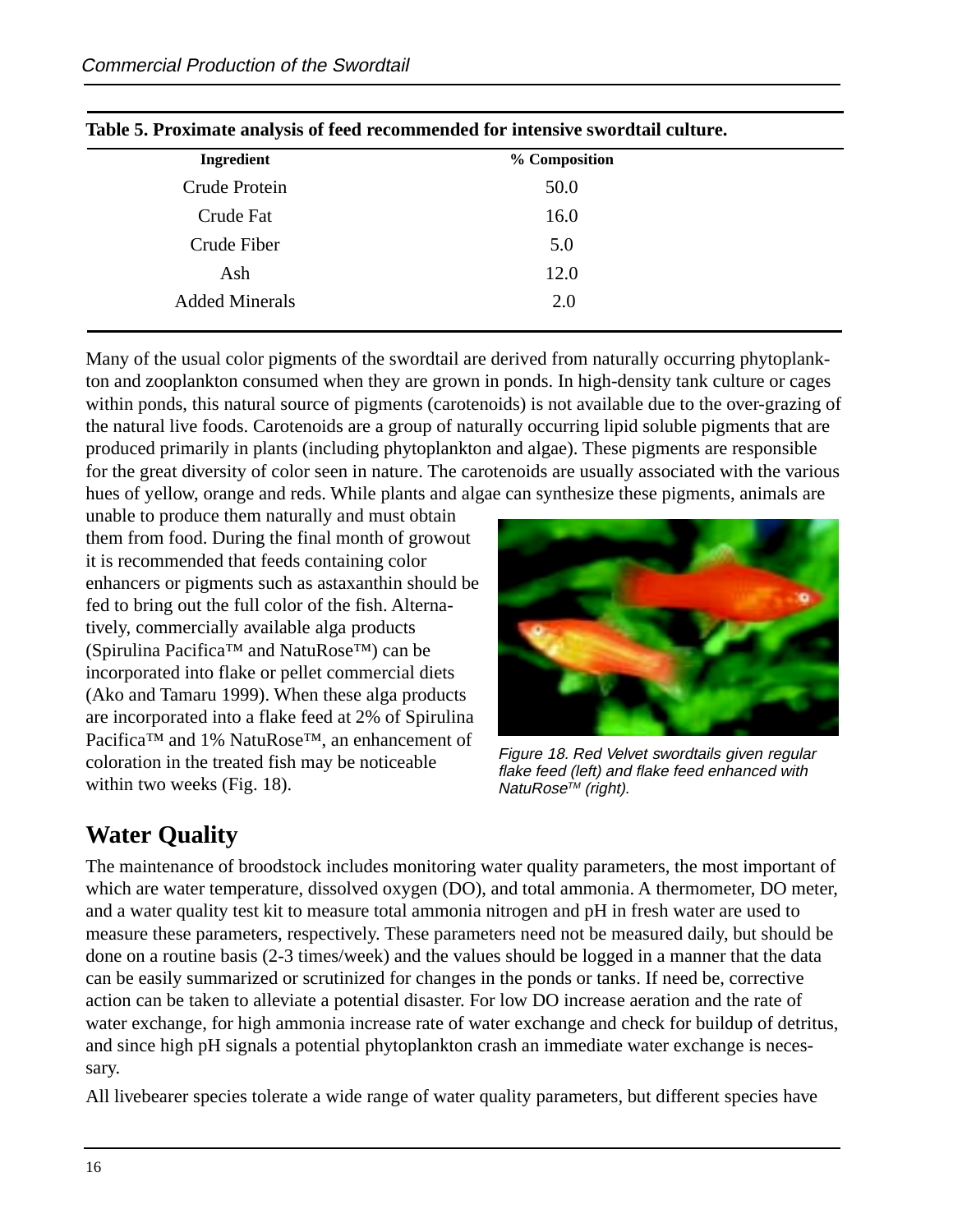slightly different optimal ranges. The optimal water quality parameters for X. helleri are presented in Table 6. Swordtail generally prefer slightly alkaline conditions with hardness ranging between 60-80 mg/l CaCO<sub>3</sub>, while *X. maculatus* and *X. variatus* also prefer slightly alkaline conditions but a hardness of 40-50 mg/l CaCO<sub>3</sub> (Dawes 1991). Oxygen levels should be maintained above 3.0 ppm. Total ammonia levels should be kept below 1.0 ppm with pH near neutral. Optimum temperatures for production are between 22 and 29ºC or 74 and 84ºF, although they do tolerate temperatures as low as 10º C or 50º F. Livebearers thrive in alga-rich water having a Secchi disk reading near 35 cm.

| Table v. Optimal water quality parameters for the culture of sworttans. |  |  |  |
|-------------------------------------------------------------------------|--|--|--|
| <b>Optimal Values</b>                                                   |  |  |  |
| 22-29° C or 74-84° F                                                    |  |  |  |
| 60-80 mg/l $CaCo3$                                                      |  |  |  |
| $0 o$ oo                                                                |  |  |  |
| $7.0 - 8.1$                                                             |  |  |  |
| $< 1.0$ ppm                                                             |  |  |  |
| $>$ 2.0 ppm                                                             |  |  |  |
| Secchi reading of 35 cm                                                 |  |  |  |
|                                                                         |  |  |  |

#### **Table 6. Optimal water quality parameters for the culture of swordtails.**

# **Harvesting Livebearers**

### **Preparation for harvesting**

**Step 1:** Prior to any harvesting from a pond, the pond should be inspected for aquatic weed infestation and the appropriate herbicides should be applied if necessary with the proper lead-time. Tank culture systems eliminate problems with emerging aquatic plants and lessen the degree of management and harvesting problems.

**Step 2:** One week before harvest, the fish should be sampled and examined for any disease and treated if necessary. (The treatment of disease is included in the following section on disease.) The fish should also be sampled on the day of harvest to guarantee that the fish are still in good health. Following these procedures ensures a smooth harvest and minimizes mortality.

### **Harvesting Gear**

Livebearers cultured at commercial scale are harvested with traps or seines. Currently, three basic traps are used on livebearer farms. The first is a clear plastic trap with a funnel on one end and a sliding screened gate on the other (Fig. 19). The traps are built to retain an inch or two of water when they are removed so that injuries to the fish are kept at a minimum. The second is a common minnow trap made of a wire mesh cylinder with cones on each end (Fig. 19). This trap is split around the circumference and locked together with a simple hinge and hook mechanism, which can be easily opened to remove the fish. The third is referred to as a heart-shaped trap, which is a much larger trap, with sides that curve around into the center creating a slight gap where the fish enter. The heartshaped trap is constructed with a smooth piece of sheet metal down the entire length of one side, so the fish can be poured out of the trap without causing damage to the scales of the fish. The traps are baited by placing feed formulated into a paste near the entrance funnels. The baited traps are then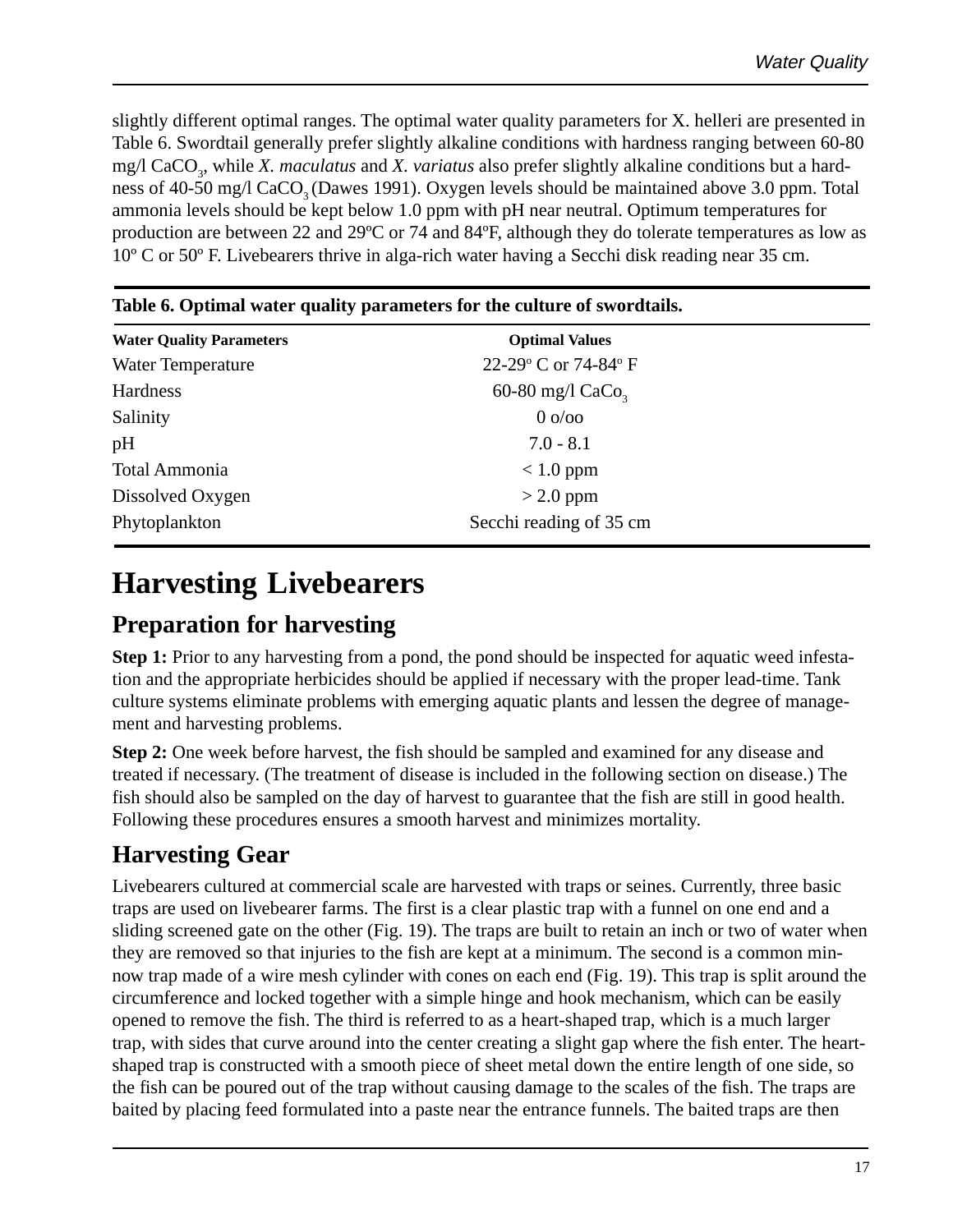

Figure 19. Examples of plastic and wire mesh minnow traps used for harvesting swordtails.



Figure 20. Plastic trap with swordtails ready to be harvested.

placed along the perimeter of the pond, tank, or net cage near the surface of the water (Fig. 20). In high-density systems, the traps should be checked every hour or so to avoid overcrowding. A large number of fish in a trap can rapidly deplete the dissolved oxygen, resulting in a loss of fish. During the monitoring of the traps, the contents can be periodically emptied into a bucket of fresh water and taken to the holding area where the fish will be sorted and purged. The trapping of fish can be done throughout the day but the best time is prior to their normal feeding time.

### **Harvesting by Seine**

#### *NOTE: WHEN USING A SEINE, A LARGE NUMBER OF FISH WILL BE CONCENTRATED INTO A SMALL AREA. UNLESS THE COLLECTION PROCESS PROCEEDS IN A SMOOTH AND ORDERLY MANNER, THE OUTCOME CAN BE CATASTROPHIC.*

Livebearers can also be harvested with a seine net made of knotless nylon Ace or Delta weaves with a mesh size of 1/8-inch. Seine nets should have a length 2.5 times the width of the pond being harvested, and a depth 2 times the depth of the pond. Seines used for harvesting ornamental fish contain twice as many floats and bottom lead weights than a standard seine. It is essential that all debris and filamentous algae be manually removed from the pond prior to seining. Prior to entering the pond, a clear plan of action (e.g., sorting at pond side, direct stocking all collected fish into the holding tank) should be formulated. All equipment including nets, buckets, and tanks should be ready for use before the first pass of the seine through the pond is done. After the vegetation and debris have been removed, the seine is pulled through the pond. Particular attention should be paid to pulling the seine near the pond bank to ensure that the fish are not overcrowded. If the fish are to be graded at the side of the pond, the fish should be removed from the seine and graded immediately. Selected fish can then be placed into respective holding tanks and the rest can promptly be returned to the pond.

If all the fish are to be removed from the pond, the fish caught in the seine should be placed into buckets containing fresh water and transported immediately to holding tanks. Several passes through the pond can be made until there is a noticeable decline in numbers of fish. The water in the pond can be dropped by 50% and the process repeated. Lastly, the pond should be drained of all water and any remaining fish should be collected and placed into holding tanks.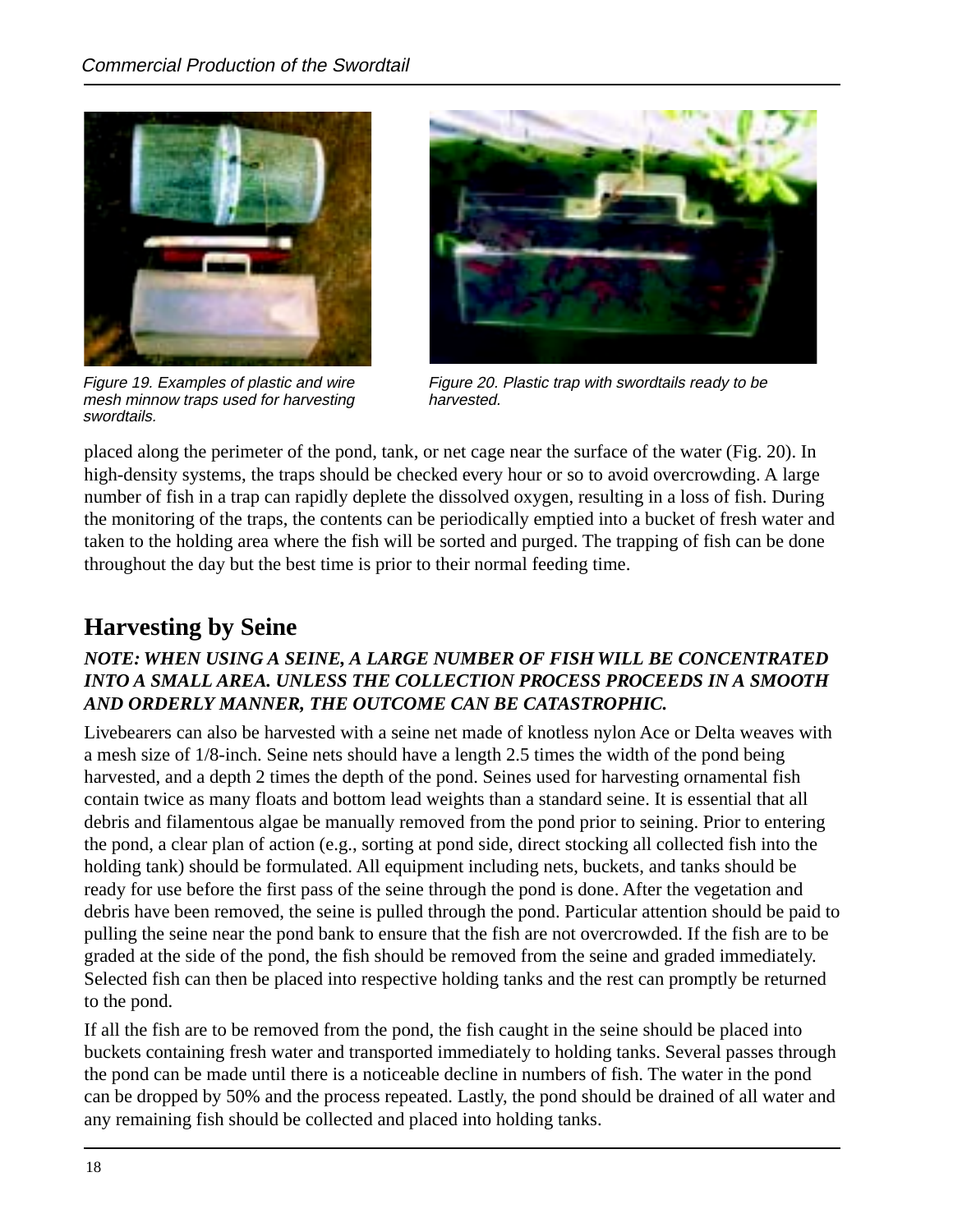### **Holding Tanks**

During harvest or after grading, the fish should be immediately placed into 300-500 gal holding tanks equipped with running fresh water and aeration. The drains should be covered with screening to prevent fish from escaping. However, since some debris will invariably be placed into the tank with the incoming fish, the drains should be watched so that they do not become clogged, causing the holding tank to overflow. After the fish are placed in the holding tanks, any floating debris and dead or injured fish should be removed. Salt is added to the water to bring the salinity up to 9 ppt (9 kg/m<sup>2</sup> or 20 lbs/250 gal). This isotonic solution can help reduce the stress from handling by stimulating the fish to produce a slime coat. Harvested fish can be maintained in the holding tanks for one to two weeks. Feed should be withheld from the fish two days prior to shipping to allow their guts to be purged for sorting, packaging, and transport.

### **Grading for Size**

The morphology and market for a particular species determine grading methods. Fish are usually first graded by size using a bar grader (Fig. 21) followed by sorting by sex and color. Commercial bar graders are made with incremental widths between the bars (see Appendix 1 for sources). The preferred type is manufactured with interchangeable baskets that fit into a floating frame. They are sold in size increments of 2/64 inches with each size representing a number grade size (e.g., 10/64 is a No. 10 grader and 12/64 is a No. 12 and so forth). Fish are netted from the holding tanks and placed into the floating grader box. The smaller fish will swim through the grader bars while the larger ones are retained in the box (Fig. 22). By changing grader widths, any size fish can be easily sorted by increments as small as a quarter inch in body length. Market size swordtails with a body length of 25.4-76.2 mm (1-3 in) are sorted with grader sizes No. 10 to No. 16. Female swordtail tend to have wider girths when gravid, therefore care must be taken so that a large ratio of females is not selected. These sizes are only suggestions, and a test should be performed to identify the appropriate



Figure 21. A floating container and interchangeable grading basket for sorting swordtails by size.

grader to size fish according to market demands. An initial grading is recommended at the pond to reduce the number of fish that are handled in the sorting area.



Figure 22. Floating bar grader being used to sort harvested swordtails by size.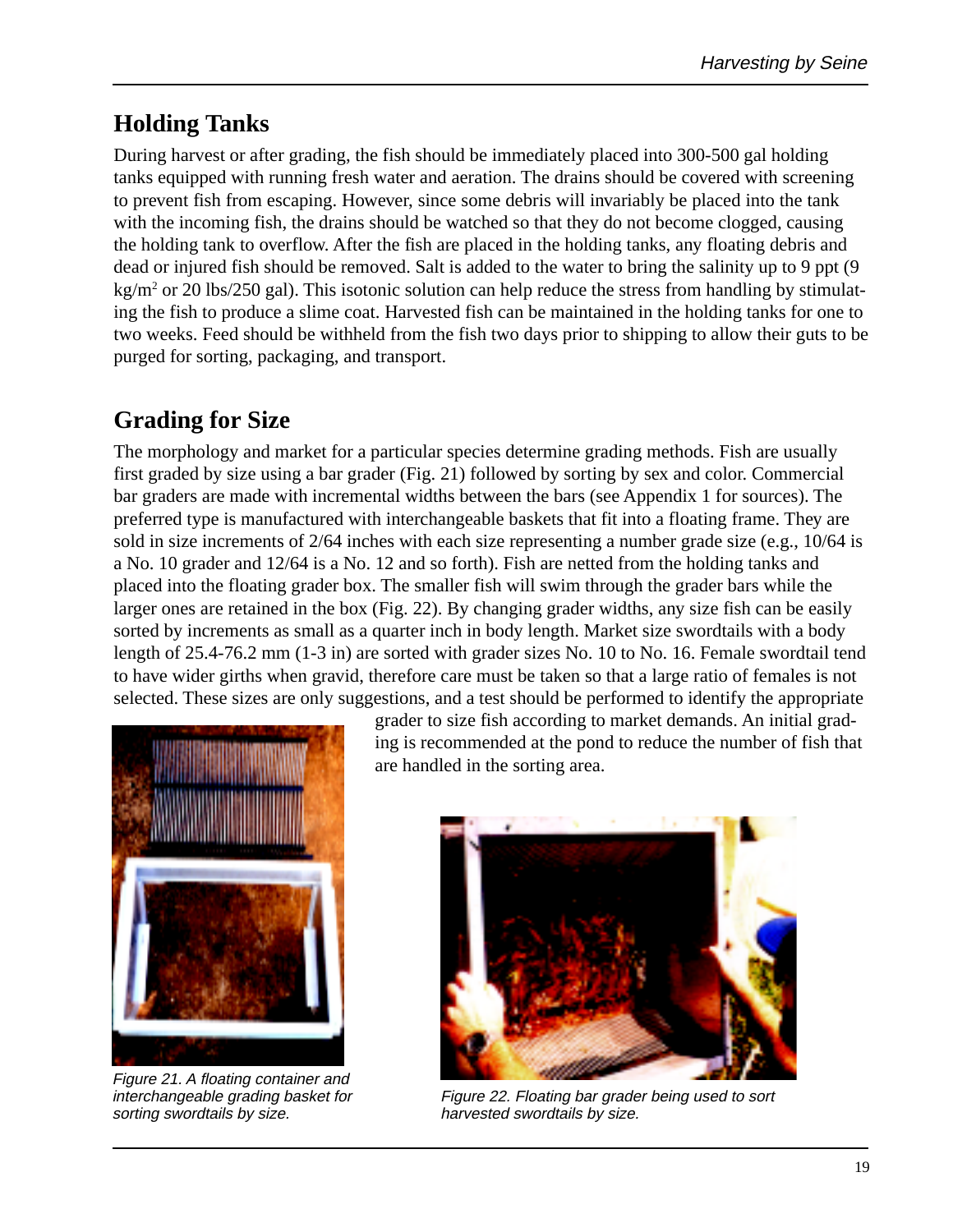### **Preparation of Anesthesia**

Fish farmers have learned to employ a means by which fish can be anesthetized while they are undergoing length/weight determinations, staging of sexual maturation, tagging, administration of hormones or medication, or in the case of ornamental fish, sorting. This allows a specimen to be physically handled without the trauma that can be inflicted if no anesthesia is used. The most common anesthetics are quinaldine, MS-222 (Tricane Methanesulfonate), 2-phenoxyethanol, and clove oil. Sources of these reagents are listed in Appendix 2.

#### *NOTE: THE READER SHOULD READ THE PRODUCT SAFETY SHEETS THAT ACCOM-PANY THE PURCHASE OF EACH REAGENT, AS SOME POSE HEALTH HAZARDS WHEN NOT USED PROPERLY.*

**Quinaldine**: To make a stock solution of quinaldine for use in anesthetizing fish, mix 1 ml of quinaldine with 2.5 ml of acetone in a 1-L bottle, making certain to mix the solution by shaking vigorously. Add water to bring the volume up to 1 L. This stock solution can be stored for prolonged periods. Be sure to label the bottle and keep it in a safe place. To use this stock solution to sedate fish for sorting, add 2.5 ml of solution per liter of the water in which the fish are being held and slowly increase the dosage until the fish begin to lose their equilibrium (indicated by the fish turning over) but continue to breathe. Recovery time is short and quinaldine is generally safe for most fish up to a concentration of 100 ppm. The procedure is recommended for use when sorting fish, *not for shipping fish*.

**Tricane Methanesulfonate (MS-222)**: MS-222 is considered to be one of the most effective anesthetics. MS-222 is usually sold as a water-soluble white powder. To make a stock solution, simply add 5 g MS-222 to 1 L of water and mix until the powder is dissolved. If stored at 5°C, the stock solution can be stored for at least six months. Use 10 ml of stock solution for every liter of water in which the fish are being held. Increase the amount of MS-222 slowly to attain the same effect as described when using quinaldine.

**2-Phenoxyethanol or Clove Oil**: Another anesthetic that is gaining in popularity for use with fishes is 2-phenoxyethanol or its natural analog, eugenol, that is found in clove oil (Tamaru et al. 1995). 2 phenoxyethanol is purchased as a clear liquid that is diluted to a concentration between 200-300 ppm. At this concentration, fish lose their equilibrium within 1-2 minutes and will recover within 2-5 minutes. 2-phenoxyethanol and clove oil have been found effective in anesthetizing freshwater and marine fish species.

### **Sorting**

After grading for size, the sorting procedure is one of the more laborious activities. It is necessary to ensure that only fish of suitable color and body shape are marketed by excluding individuals that are deformed or undersized. A pictorial guide is presented in Appendix 2 to illustrate this critical procedure, and a systematic description of the process is as follows:

**Step 1.** Harvested fish that have already been sorted by size are collected from the holding tank and anesthetized.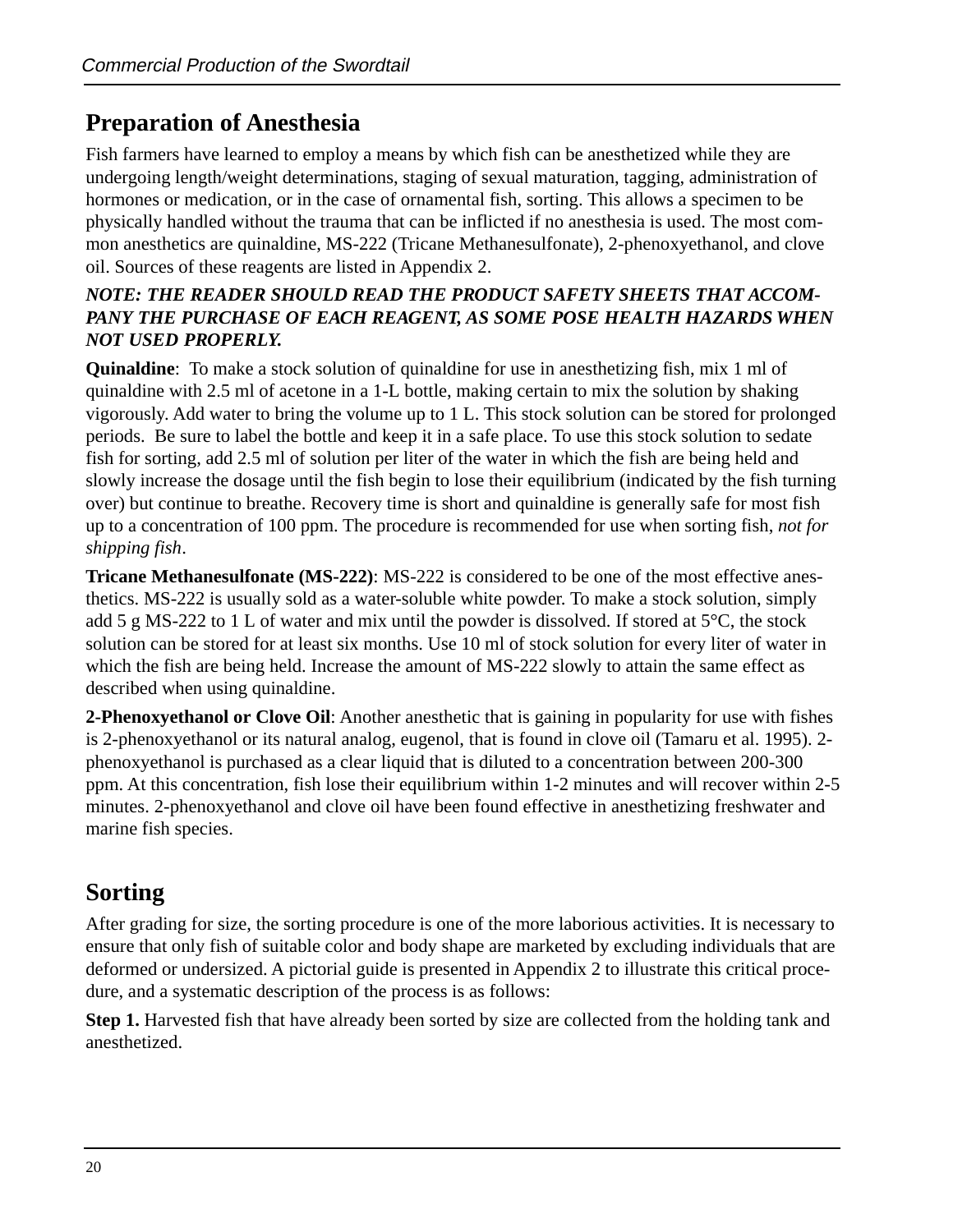

Figure 23. Normal colored Red Wag swordtail (top) and abnormal color variants found during the sorting process.



Figure 24. Alternative sorting method for livebearers.

**Step 2.** A sorting table has a glass plate on top that has been coated with a commercially available synthetic slime (see Appendix 1 for sources) to reduce injuries from handling. Several 5-gal buckets containing fresh water are placed along one edge of the sorting table to catch the sorted individuals. The number of buckets used depends on the number of traits (e.g., size, color, sex) for which the fish are being sorted.

**Step 3.** Once the fish are properly sedated, remove a small number from the anesthesia by dip-net and place them on the sorting table. To sort for sex, color, and deformities, slide the sedated fish across the tabletop into the separate buckets (e.g., males, females, undersized, and culls). Examples of some of the culled fish are presented in Fig. 23. Discoloration and body deformities are the main reasons for separating culls from fish to be marketed. This process is continued until all of the fish in the holding tank have been sorted. The culled fish can be sold as "mixed" sword tails or as feeder fish, albeit, the price will likely be lower for these (e.g., \$0.03-\$0.05/fish for feeders) than for those with desired traits.

Sorting can also be done without the use of anesthesia by placing 50-100 fish from the holding tank in several small (e.g., 3-gal) glass aquaria filled with fresh water. Unwanted fish are removed with a dip-net and placed in a separate tank (Fig. 24). The remaining fish are then placed into a separate tank until they are ready to be packed and shipped. This is continued until all of the fish have been screened. In either case, sorting is labor-intensive but necessary to ensure the quality of the fish to be marketed.

### **Bagging and Shipping**

Shipping practices are an essential part of getting the product to market and a separate manual by Cole et al. (1999) has been devoted to that topic. Only a general overview will be presented here. On the farm site, a section should be designated as the packing area consisting of a set of 10-15 gal tanks or tubs. Each tank or tub should be equipped with a continuous source of fresh water; aeration and standpipe that will allow the tank volume to adjust to a particular volume (e.g., 20% of the shipping bag). Swordtails are generally sold in pairs (one male and female). Livebearers are traditionally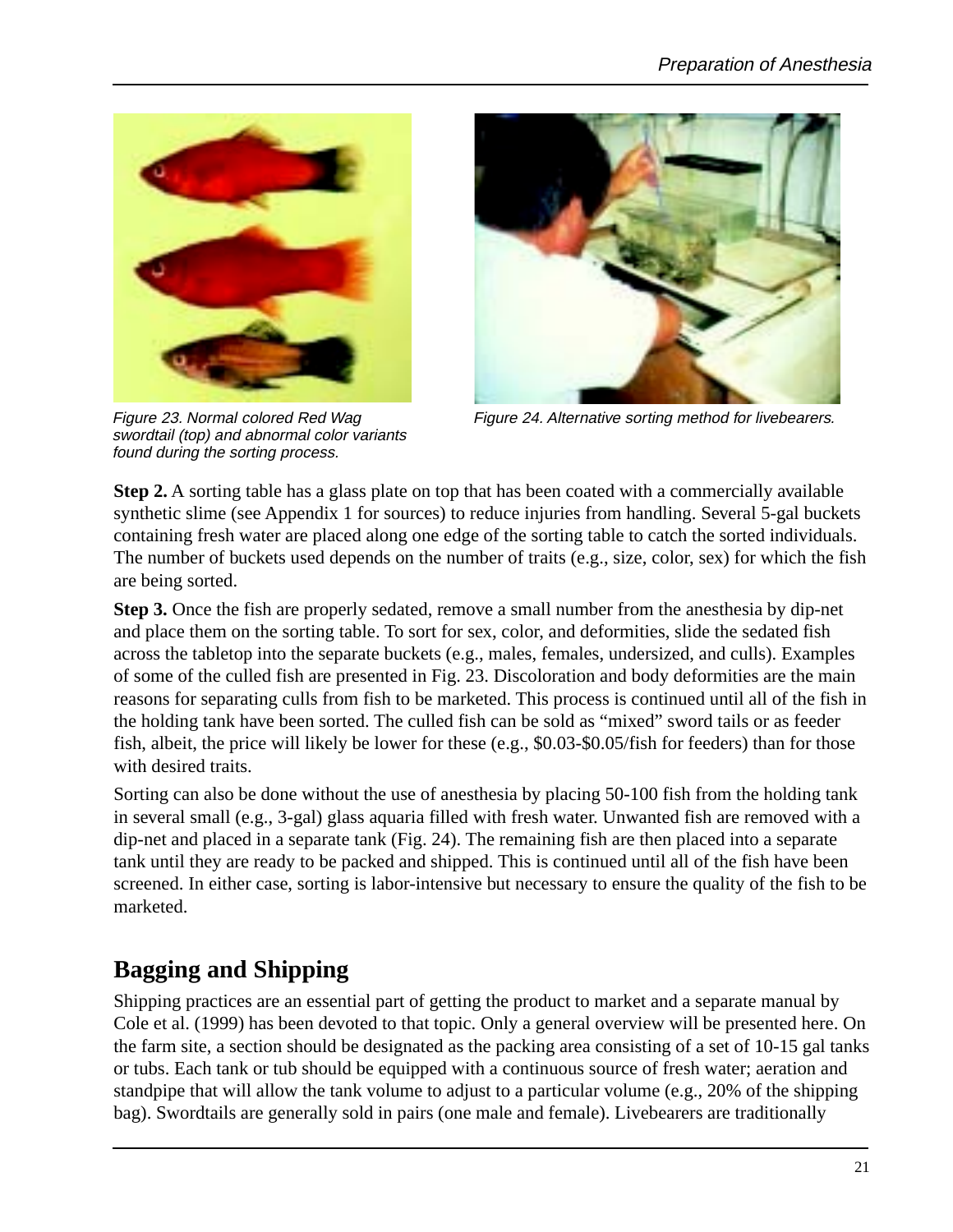shipped with a 10% over-pack to offset for possible mortality during shipping or miscounts. An equal sex ratio of fish are counted into box lot quantities (e.g., 250 individuals/box) and placed in separate holding tanks or aquaria where their guts can be purged. When it is time to ship, the fish and water are gently poured into the shipping bag. The bag is squeezed from the top to the water level to remove the air then inflated with oxygen and sealed with a rubber band or banding machine. The sealed bag is placed in a Styrofoam box, which is then placed in a cardboard box and taped shut for air cargo shipping.

# **Disease**

#### *NOTE: IT CANNOT BE OVEREMPHASIZED THAT PREVENTION OF AN OUTBREAK OF DISEASE IS THE BEST METHOD OF TREATMENT.*

The monitoring of fish health is one of the most consequential activities in the culture of fish. Procedures for production, feeding, and handling of any kind must be designed to minimize the risk of infection or transfer of disease and parasites. Daily observation of the feeding and swimming behavior at all stages of the production cycle is the first step in detecting a problem. Loss of appetite and especially erratic swimming behavior (flashing), listlessness (floating on the surface) and clustering near water and/or aeration outlets are signs of impending problems. These symptoms usually precede mortality and if an infection is caught in the early stages, the probability of restraining a disease outbreak is high. Since microbial pathogens propagate in logarithmic fashion, each passing day during which a disease outbreak is allowed to progress will severely decrease the chances of minimizing mortality. If mortality has occurred, the dead fish should be examined. A sample of fin or gill tissue should be clipped and placed on a slide along with a drop of water. A cover slip is then placed over the sample before it is examined under a compound microscope. A farmer with minimal training can diagnose most parasitic infections. Fungal and bacterial cultures along with the proper sensitivity tests can be done on site with some additional training. The commercial availability of prepared diagnostic kits has simplified this process. Viral epizootics usually lead to extensive mortality or require destroying the fish. Disinfecting (with chlorine) the holding facilities (e.g., tanks, aquaria) and equipment (nets, buckets) is necessary to control the spread of the disease. It is recommended that if diagnostic facilities are not available on site, or if an adequate diagnosis cannot be made, samples should be sent to a local veterinarian familiar with fish pathology.

The three most common disease problems that commercial farmers encounter in the culture of the swordtail result from infections from Protozoa (*Trichodina*), Monogenea (*Dactylogyrus* and *Gyrodactylidae*) and Fungi (*Saprolegnia*).

*Trichodina* are a round-saucer- or dome-shaped protozoa with cilia that are constantly in motion, moving quite distinctly and rapidly, as seen through a microscope. They are most commonly found on the gills and soft tissue such as the fin rays of the fish. Heavy infestations can cause respiratory problems by causing the gill tissue to produce excess mucus. Several methods can reduce and/or eliminate this parasite from the culture system. The most common procedure is to use a chronic treatment of formalin at 25 ppm. (See the following section on Formalin Preparation for proper use of this reagent.) Once diagnosed and treated, the fish should be checked daily to monitor the effectiveness of the treatment. If necessary, the treatment can be repeated.

Transmission of *Monogenea, Dactylogyrus* and *Gyrdactylidae* is usually by direct contact. After the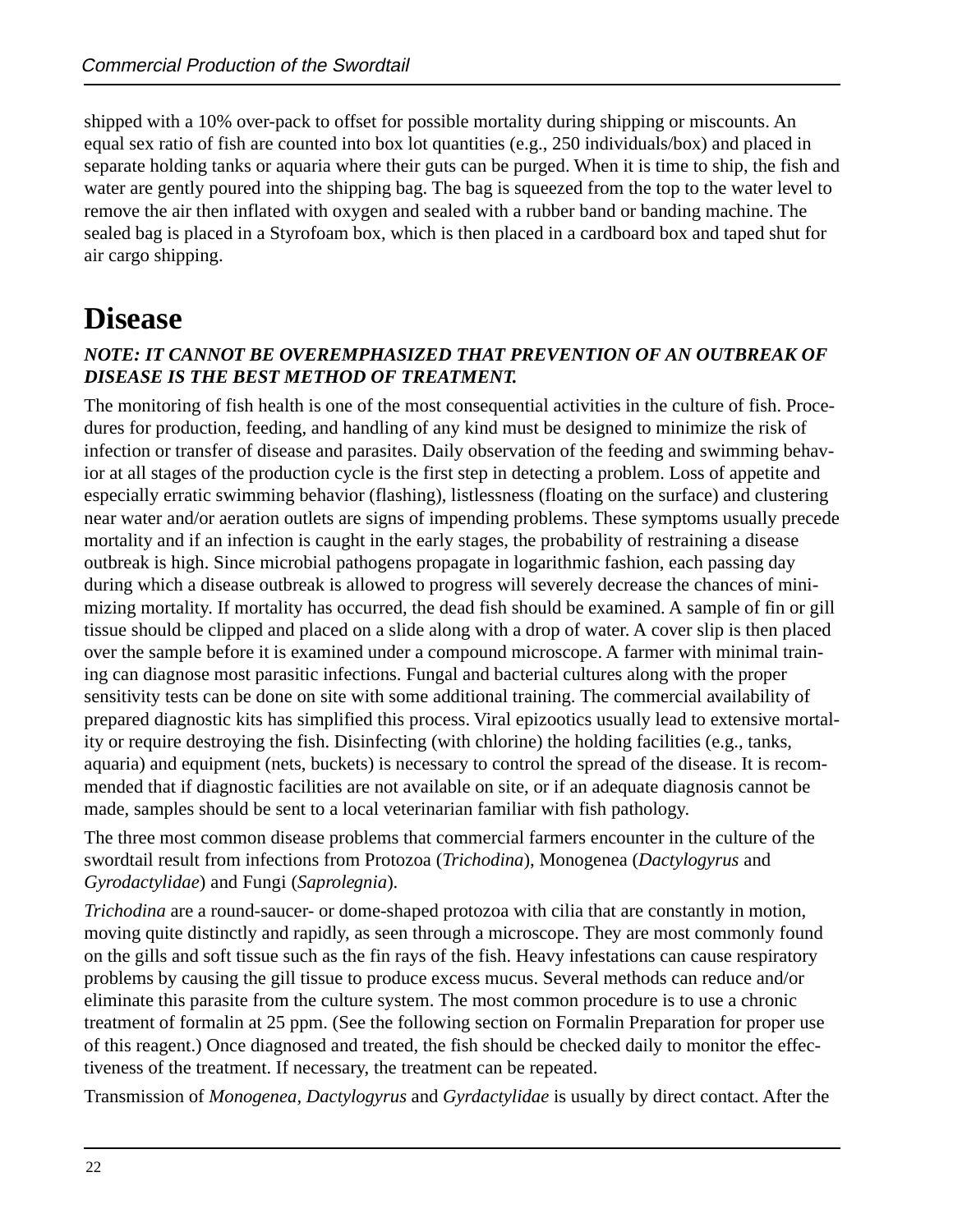eggs of the parasite hatch, free-swimming larvae seek out a host such as the gills and fin rays (soft tissue) of the fish. They attach themselves using a series of hooks and sucking valves at the base of the organism and appear worm-like under the microscope. Infected fish usually exhibit flashing behavior, which is actually the fish rubbing itself on a hard surface or shaking its body in an attempt to remove the parasite. There are two common treatment methods. The first is a formalin treatment at a concentration of 250 ppm for 1 h. This is the preferred method when treating large numbers of fish since no handling is required and the tank is simply flushed after treatment. The second method is a sodium chloride (non-iodized salt) dip at a concentration between 25,000 and 35,000 ppm (or 25  $g/L$  and 35  $g/L$ ). It is recommended that preliminary tests be run on small samples of fish to determine the proper length of time and concentration. The duration of the dip is determined by the tolerance of the individuals to high salinity and the effectiveness of the treatment. The fish should be held in the saline bath until they lose equilibrium then transferred to a clean tank. The aquaria or tanks where the outbreak occurred and the nets and buckets used during handling should then be disinfected with chlorine.

An infection from the Fungi, *Saprolegnia*, usually occurs as a result of injuries incurred during handling. It usually appears as a white or light gray patch on the surface of the fish. When viewed under a microscope it is best described as having a cotton-like strand appearance. *Saprolegnia* can be problematic to treat since some of the most effective compounds have been regulated out of use. One of the tried and true methods is a formalin bath at a concentration of 250 ppm for 1 h/day for five consecutive days. Alternatively, placing the fish in a bath of methylene blue at a concentration of 3-5 ppm for 2-72 h has also been shown effective.

### **Formalin Preparation**

#### *NOTE: USE EXTREME CAUTION WHEN USING CONCENTRATED FORMALIN. THE READER SHOULD REVIEW THE PRODUCT SAFETY SHEET THAT COMES WITH THE CONCENTRATED FORMALIN.*

All of the diseases mentioned above employ formalin as one means of combating the disease. Formalin is a colorless liquid generally used as a fixative for preserving tissues. It consists primarily of water into which formaldehyde gas has been bubbled. Concentrated formalin normally contains 37- 40% formaldehyde. Concentrated formalin should always be handled in a well-ventilated area or fume hood. For use as a disinfectant and/or treatment of parasites, concentrated formalin is usually diluted to very low concentrations (10-300 ppm).

To treat large volumes of water  $(>100 \text{ L or } >26 \text{ gal})$  concentrated formalin is mixed directly into the holding facility. The equation normally used to determine the amount of formalin needed to treat a disease outbreak does not employ the percent active ingredient because by convention 37-40% formalin is considered to be a 100% active solution. An example of the calculation to determine the amount of formalin to be used to make a 100-ppm solution in a 100-L (26-gal) tank is as follows:

Note: 1 ppm = 1 ml/1000 L

 $100 L =$  volume of tank to be treated

100 ppm = desired concentration of formalin

Concentrated formalin =  $(100 L)$  x  $(1 ml/1000 L)$  x  $(100 ppm)$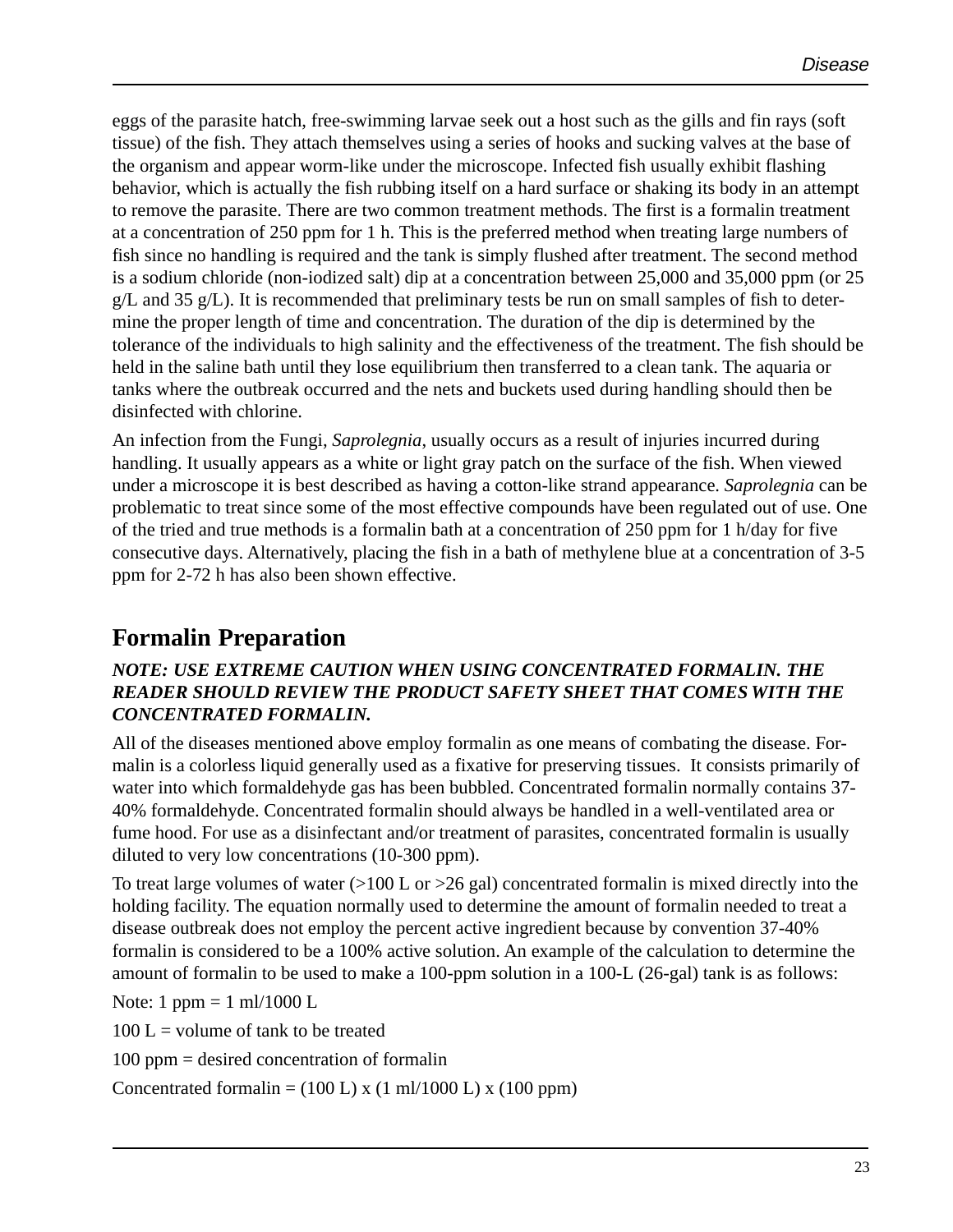From the above calculation, 10 ml of concentrated formalin must be added to the 100-L (26-gal) container to obtain a final concentration of 100 ppm. First, measure 10 ml of concentrated formalin and then pour it into the tank being sure to distribute it evenly. To calculate the amount of concentrated formalin needed to result in a 250-ppm solution in the same 100-L tank, substitute 250 ppm for the 100 ppm in the above formula. The result is 25 ml of formalin.

For smaller water volumes, a stock solution of 10% formalin (i.e., 90 ml of concentrated formalin + 910 ml of water) is first made. By adding 1 ml of the 10% formalin stock solution to 1 gal (3.8-l) of water a 25-ppm formalin solution is obtained. Adjust the amount of stock solution to the gal of water to result in the desired concentration (e.g., 2 ml/gal = 50 ppm, 4 ml/gal = 100 ppm and so forth). Multiply by the number of gal of water to be treated to obtain the proper amount of stock formalin solution needed (e.g.,  $4 \text{ ml/gal} = 100 \text{ ppm}$ ). For a 10-gal tank, a  $4 \times 10$  (40 ml) of 10% formalin stock solution will result in 10 gal of 100-ppm formalin solution.

**Recommendation**: Test trials with healthy fish should be attempted prior to any disease outbreak to become familiar with the calculations described above.

# **Economics**

The production of ornamental fish has been one of the more profitable types of aquaculture outside the State of Hawaii (e.g., Florida, Singapore, Taiwan, and Japan). CTSA, the Pacific Business Center, and SGES produced an in-depth study entitled "Report on the Economics of Ornamental Fish Culture in Hawaii" to examine the economics of owning and operating an ornamental fish culture endeavor. This report is available through CTSA or SGES. In summary, the report modeled three different farm sizes using two pricing scenarios and found that "All three farms in the study proved to be profitable to own and operate." Hawaii farmers can match the landed cost (of fish from suppliers in Asia) in Los Angeles, Dallas, and Seattle and still turn a profit. Hawaii farmers have a substantial advantage over the competitive suppliers of fish from Asia because Hawaii-raised fish require less time in transit. Consequently, Hawaii farmers can emphasize product quality (e.g., lower percentages of dead on arrivals, high health) as a primary marketing strategy and need not rely on price competition to sell their products. For the purposes of this manual, we will focus on the start-up costs and gross production. The breakdown of the equipment and supplies required for the larger farms are presented in the, "Report on the Economics of Ornamental Fish Culture in Hawaii." Distributors for the various equipment and supplies can be found in Appendix 1.

### **Start-up Costs for Small-scale Module**

A detailed breakdown of the equipment and supplies needed for a small-scale (e.g., two 12-ft diameter tanks and nine growout net cages) livebearer farm with consistent year-round production along with the associated start-up costs are presented in Table 7. It should be emphasized that the values were based on a farm site that already had an earthen pond or tank system large enough to hold the nine growout net cages.

Undoubtedly, the construction of the growout pond or tank system is an additional cost that must be taken into consideration by prospective farmers that do not have these facilities. A closer estimate to the initial start-up costs in the latter case is presented as Module No. 1 in Table 7, where the difference in costs is the construction of additional tanks to account for the growout phase. The values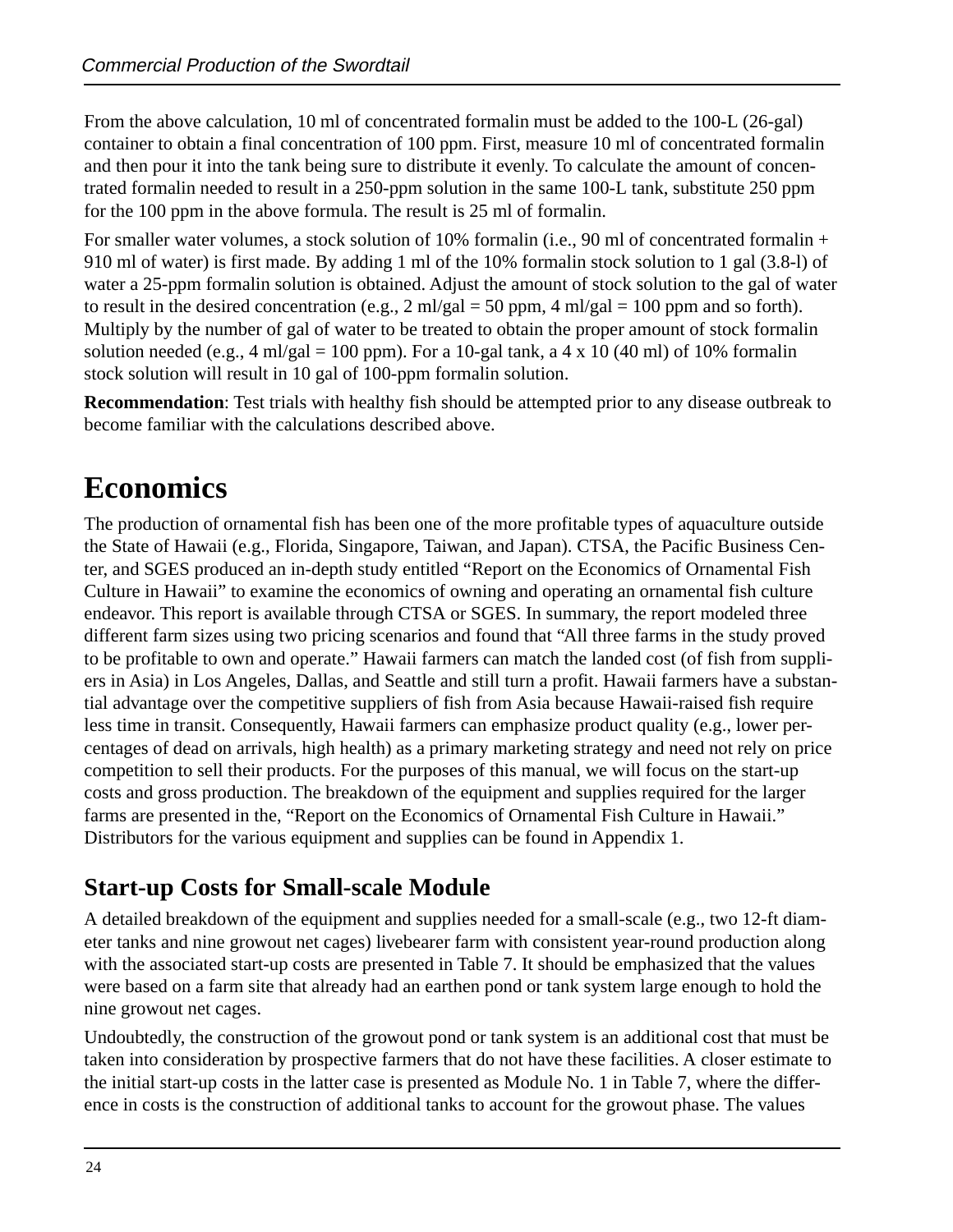presented are for start-up costs only and do not reflect operational costs such as labor, electricity, water, insurance, fuel, lease rent, and interest, as many of these parameters will be quite variable on a case to case basis. The reader should account for these factors in the projected start-up costs to estimate the profits that can be realistically obtained.

Estimates of profitability can be made based on the production data at the Windward Community College aquaculture project site and, if available, the gross sales of other farmers. The estimates summarized in Table 8 are based upon the production of 12,500 30-day-old swordtail fry in Hawaii. This value is the average fry production over a four-month period. Obtaining farm-gate price lists is difficult, as they are confidential between various distributors. However, estimates can be made from a distributor's price list for retailers by allowing for a fixed percentage of mark-up (e.g., 50%). Prospective farmers will need to establish prices with their own distributor(s).

A median value of \$0.16/fish measuring 63.5 mm (2.5 in) TL was used to produce the estimate for monthly and annual gross values. Included in the table are the estimates for monthly and annual gross sales resulting from varying percentages of survival and the annual return on investment (minus the estimated start-up costs of \$10,220). It is clear that survival will have a major influence on profits, as a positive return on the initial investment is only achieved with survival of 45% or greater. Although the intent is to sell all the fish produced a percentage of deformities and off-color individuals will undoubtedly occur. These can be culled and marketed at a lower price. Not figured into the calculations are the associated operational costs of labor, energy, water, electricity, etc., as these will vary from farm to farm, especially if the farm operator will do all of the labor. From the data presented, a small-scale operation as described can recover the initial start-up costs with some profit by the end of its first year and the profit margin grows substantially during the second year of operation. It is quite reasonable to assume that the entire small-scale module can produce enough funds to serve as a second income.

Because swordtails are a "low-value" species, the volume of production must be scaled up to attain gross sales comparable to other agricultural products such as taro, papaya, or watercress. As mentioned previously, an economic analysis was conducted on three different farm scenarios that varied in size and each were forecast to be profitable. The initial capital investment, average yearly gross income, and the monthly fry production required to attain the projected values in different farms are summarized in Table 9.

**Farm A** is the most similar to the small-scale module presented in this report, differing mainly in using 13 12-ft diameter tanks for fry production and growout instead of nine. This particular scenario is most applicable for farms that do not have a growout pond described in the small-scale module, as the tanks serve as the growout facilities. Instead of alternating between two fry production tanks, the broodstock would be routinely moved from tank to tank after the 12-15 day spawning period resulting in growout tanks containing populations that differ in age by two weeks. The fry production units described in the small-scale operation are actually geared to produce the number of fry at stocking densities (such as 1000-3000/m<sup>2</sup>) where there should be little concern about overcrowding.

**Farm B** is a much larger farm having 50 12-ft diameter growout tanks including a hatchery facility for the production of egg-layers in addition to livebearers. For the purposes of this manual, however, it is assumed that all tank facilities are used for swordtail production in order to estimate the number of fish that must be produced on a monthly basis.

Farm C is similar to Farm B but it encompasses 200 12-ft diameter growout tanks as well as a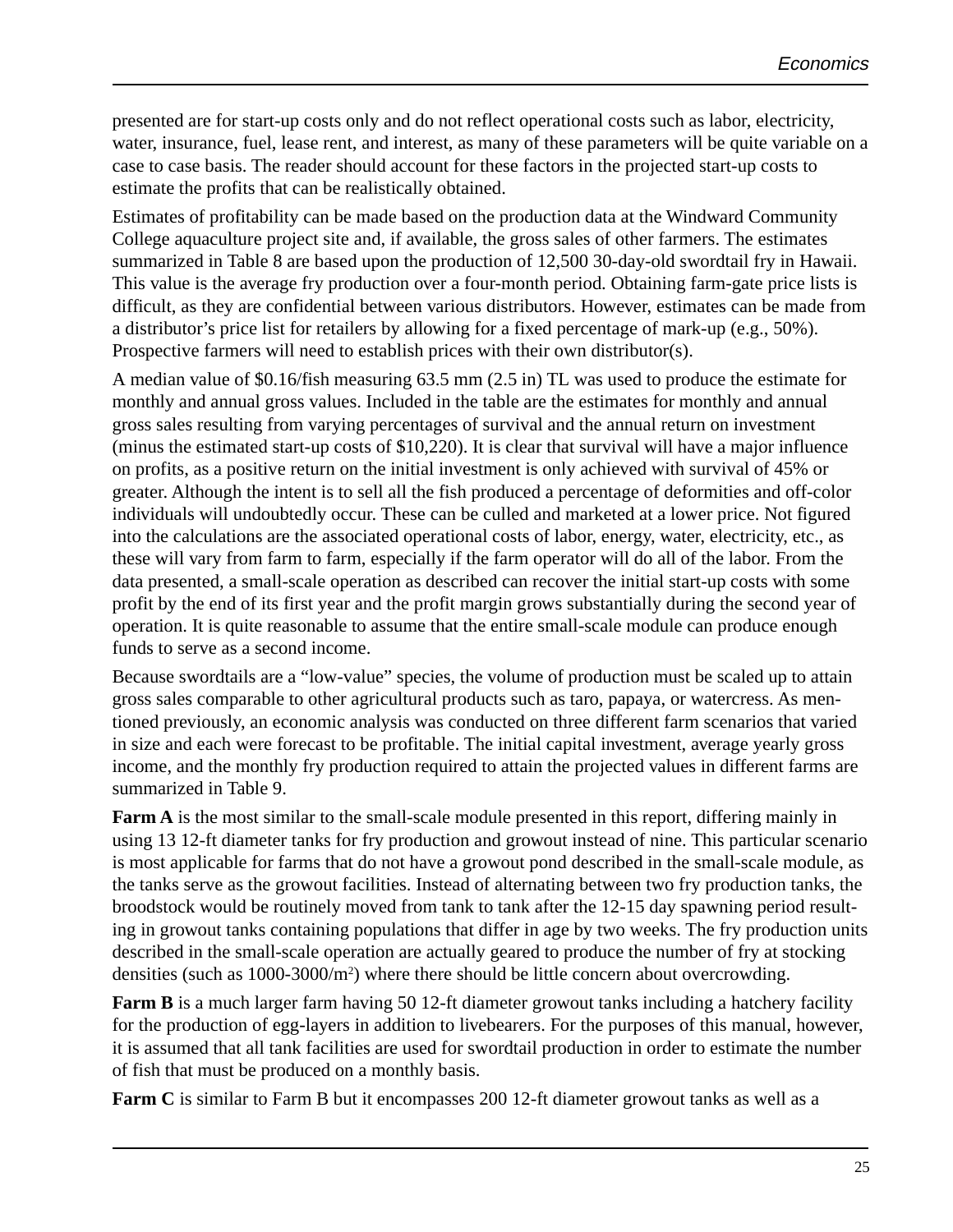| <b>Categories</b>              | Quantity         | Module #1<br>Price $(\$)$ | Quantity       | Module #2<br>Price $(\$)$ |
|--------------------------------|------------------|---------------------------|----------------|---------------------------|
| <b>Equipment</b>               |                  |                           |                |                           |
| 12' Diameter Tanks             | 12               | 5200                      | $\overline{2}$ | 90C                       |
| Ground Liner                   | 1 Roll           | 90                        | 1 Roll         | 9C                        |
| <b>Regenerative Blower</b>     | 1                | 430                       | 1              | 43C                       |
| <b>Air Stones</b>              | 12               | 106                       | 12             | 10C                       |
| Air Tubing (HDPE 3/4")         | 500 ft           | 65                        | 500 ft         | 65                        |
| O, Bottle Rental               | $\mathbf{1}$     | 50                        | $\mathbf{1}$   | 50                        |
| O <sub>2</sub> Regulator       | $\mathbf{1}$     | 70                        | 1              | 70                        |
| <b>PVC Pipe &amp; Fittings</b> |                  | 1500                      |                | 720                       |
| <b>Bird Netting</b>            | 3 rolls          | 90                        | 1 roll         | 30                        |
| <b>Bar Grader</b>              | 1                | 300                       | 1              | 300                       |
| Thermometers                   | $\overline{2}$   | 50                        | $\overline{2}$ | 50                        |
| <b>Field Microscope</b>        | 1                | 20                        | 1              | 20                        |
| <b>Breeding Net Cages</b>      | $\overline{4}$   | 160                       | 4              | 160                       |
| <b>Growout Net Cages</b>       | $\boldsymbol{0}$ | $\boldsymbol{0}$          | 9              | 360                       |
| <b>Used Pickup Truck</b>       | 1                | 4000                      | $\mathbf{1}$   | 4000                      |
| <b>Supplies</b>                |                  |                           |                |                           |
| Chlorine                       | 5 gal            | 100                       | 5 gal          | 100                       |
| Fertilizers                    | gran             | 135                       | gran           | 135                       |
| <b>Broodstock</b>              | 55 gal           | 650                       | 55 gal         | 650                       |
| Feed                           | 1200 fish        | 440                       | 1200 fish      | 440                       |
| <b>Rubber Bands</b>            |                  | 10                        |                | 10                        |
| <b>Transport Bags</b>          |                  | 25                        |                | 25                        |
| <b>Transport Boxes (inner)</b> | 40               | 240                       | 40             | 240                       |
| <b>Transport Boxes (outer)</b> | 40               | 440                       | 40             | 440                       |
| Water Test Kits                | $\mathbf{1}$     | 195                       | $\mathbf{1}$   | 195                       |
| Misc. Chemicals                |                  | 300                       |                | 300                       |
| Dip Nets                       |                  | 10                        |                | 10                        |
| Misc. Expenses                 |                  | 250                       |                | 250                       |
| <b>Totals</b>                  |                  | 15016                     |                | 10236                     |

**Table 7. Breakdown of equipment and supplies and start up costs (\$US 1994) for a small commercial livebearer ornamental fish farm.**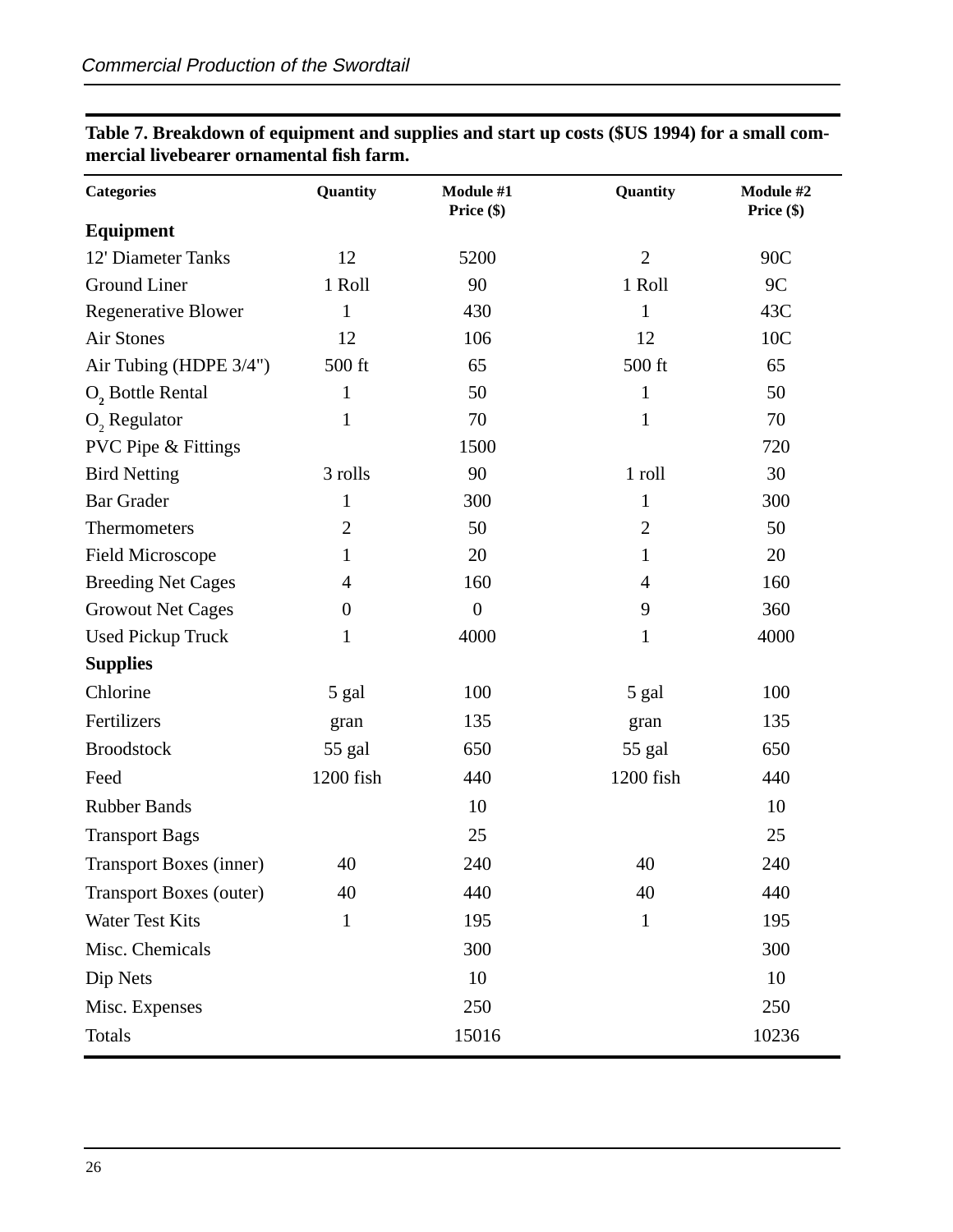| <b>Percent Survival</b><br>@\$0.16/piece (\$) | <b>Monthly Gross Sales</b><br>@\$0.16/piece (\$) | <b>Annual Gross Sales</b><br>Year 1 | <b>Return on Investment</b><br>\$) |
|-----------------------------------------------|--------------------------------------------------|-------------------------------------|------------------------------------|
| 30                                            | 600                                              | 7200                                | $-3020$                            |
| 35                                            | 700                                              | 8400                                | $-1820$                            |
| 40                                            | 800                                              | 9600                                | $-620$                             |
| 45                                            | 900                                              | 10800                               | 580                                |
| 50                                            | 1000                                             | 12000                               | 1780                               |
| 55                                            | 1100                                             | 13200                               | 2980                               |
| 60                                            | 1200                                             | 14400                               | 4180                               |
| 65                                            | 1300                                             | 15600                               | 5380                               |
| 70                                            | 1400                                             | 16800                               | 6580                               |
| 75                                            | 1500                                             | 18000                               | 7780                               |
| 80                                            | 1600                                             | 19200                               | 8980                               |
| 85                                            | 1700                                             | 20400                               | 10180                              |
| 90                                            | 1800                                             | 21600                               | 11380                              |
| 95                                            | 1900                                             | 22800                               | 12580                              |
| 100                                           | 2000                                             | 24000                               | 13780                              |

**Table 8. Monthly and annual gross sales of swordtails at varying percentages of survival.**

*The sale price of \$0.16/piece (farm-gate) was obtained from Report on the Economics of Ornamental Fish Culture in* Hawaii.

#### **Table 9. Farm type, capital investment, net income, and the required monthly swordtail production.**

| <b>Farm Size</b> | Capital Investment (\$) | <b>Yearly Gross</b><br>Income $(\$)$ | <b>Monthly Swordtail</b><br><b>Production</b> |
|------------------|-------------------------|--------------------------------------|-----------------------------------------------|
| Farm A           | 17,000                  | 41,600                               | 22,000                                        |
| Farm B           | 65,000                  | 297,792                              | 155,100                                       |
| Farm C           | 165,000                 | 980,112                              | 510,000                                       |

Source: *Report on the Economics of Ornamental Fish Culture in Hawaii.*

hatchery facility. As is the case for Farm B, it is assumed that all tanks are used for swordtail production.

### **Factors Affecting the Price of Swordtails**

Price sheets from one wholesaler reveal that the farm-gate price of swordtail differs depending upon the strain, body size (Fig. 25), and body shape (Fig. 26). Another factor affecting the farm-gate price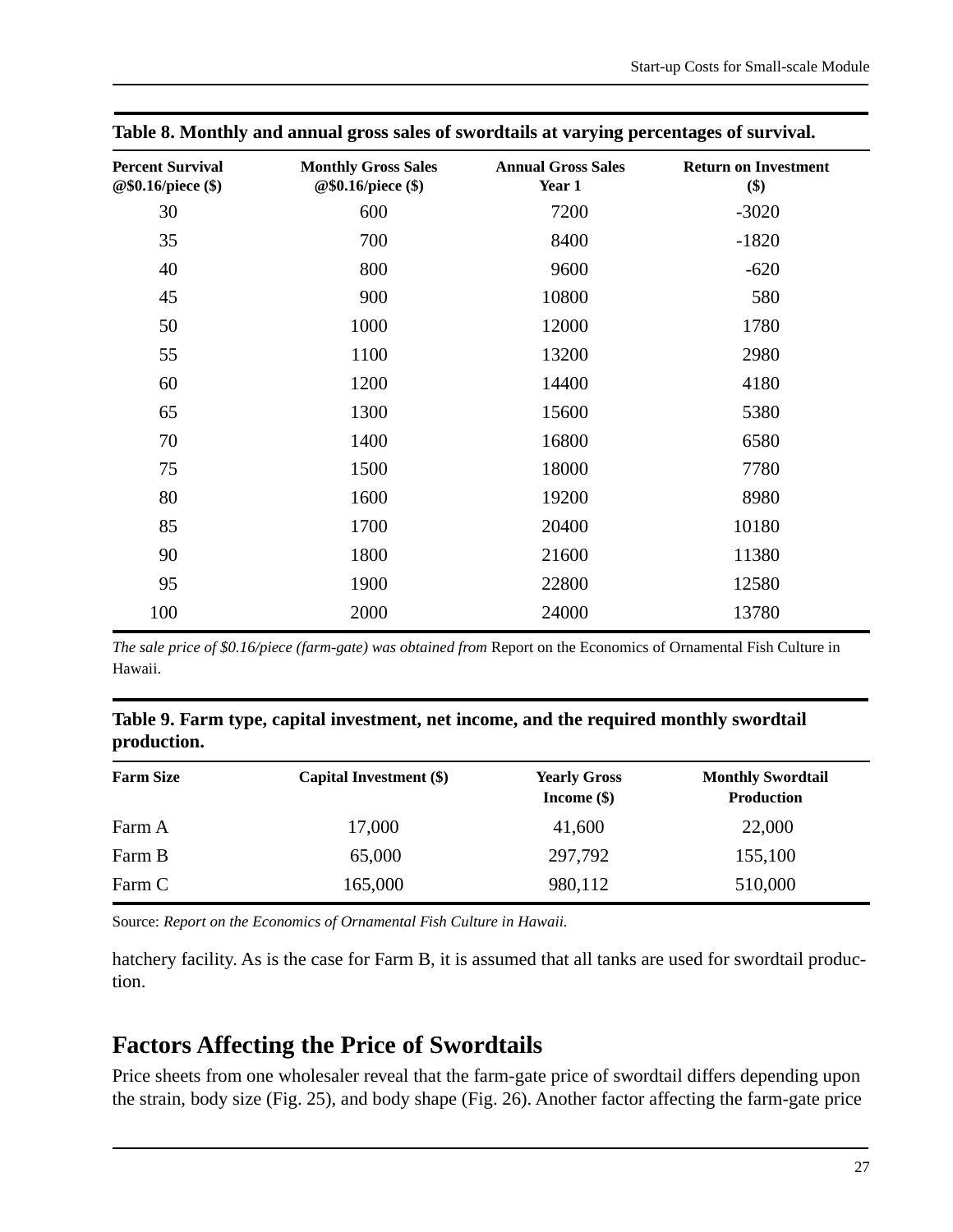is whether one sells directly to a retailer (highest price), to a wholesaler (moderate price) or through a transshipper (lowest price). The culture of higher-value swordtail varieties (e.g., albino, veil, lyretail, hi-fin, or combinations) can be a way to increase earnings. It must be emphasized, however, that the higher value swordtail varieties are also more difficult to produce and grow. The lyretail swordtail was first reported to appear as a mutant in at Florida fish farm (Whitern 1983). In this variety the upper and lower rays of the caudal fin are elongated, giving rise to the term "lyretail." Through selective breeding, it has been determined that the lyretail trait is a dominant genetic characteristic meaning that an individual only needs one gene for the lyretail trait to appear (Norton 1967). Interestingly, the elongation of fin rays is not restricted to the caudal fin as the dorsal and anal fins can also become extended. This genetic change in the fins results in the inability of the male swordtail to mate due to the over-development of the gonopodium (Axelrod and Wischnath 1991). The male is physically incapable of copulating with the female; thus, the most common method of reproduction is one in which the lyretail female is mated with her male offspring that have not developed the lyretail characteristic. Using the method of backcrossing, theoretically, a maximum of only 50% of the next brood will possess the lyretail trait thus limiting the number of progeny that can be produced per generation. A method to artificially inseminate livebearers has been developed and used by hobbyists for quite a while to shorten the time frame in the development and fixing of a trait (Takeshita 2001). The artificial insemination of lyretail females with sperm from lyretail males is one means to improve the production of lyretail swordtails. However, some constraints must be eliminated before this method is used at a commercial scale (Tamaru et al. 2000).

In reality, the difficulties in producing the color and fin varieties that are in high demand are reasons why they command a higher price. Alternatively, substituting other species of livebearers and their variants with regard to color and fin varieties using the same technologies can increase profitability. Although the techniques described focus on the commercial production of swordtail, the module is flexible enough to be adapted to a host of other livebearers.



Figure 25. Estimated farm-gate prices of different varieties of swordtails at various sizes.



Figure 26. Estimated farm-gate prices for various body types of the red swordtail at various sizes.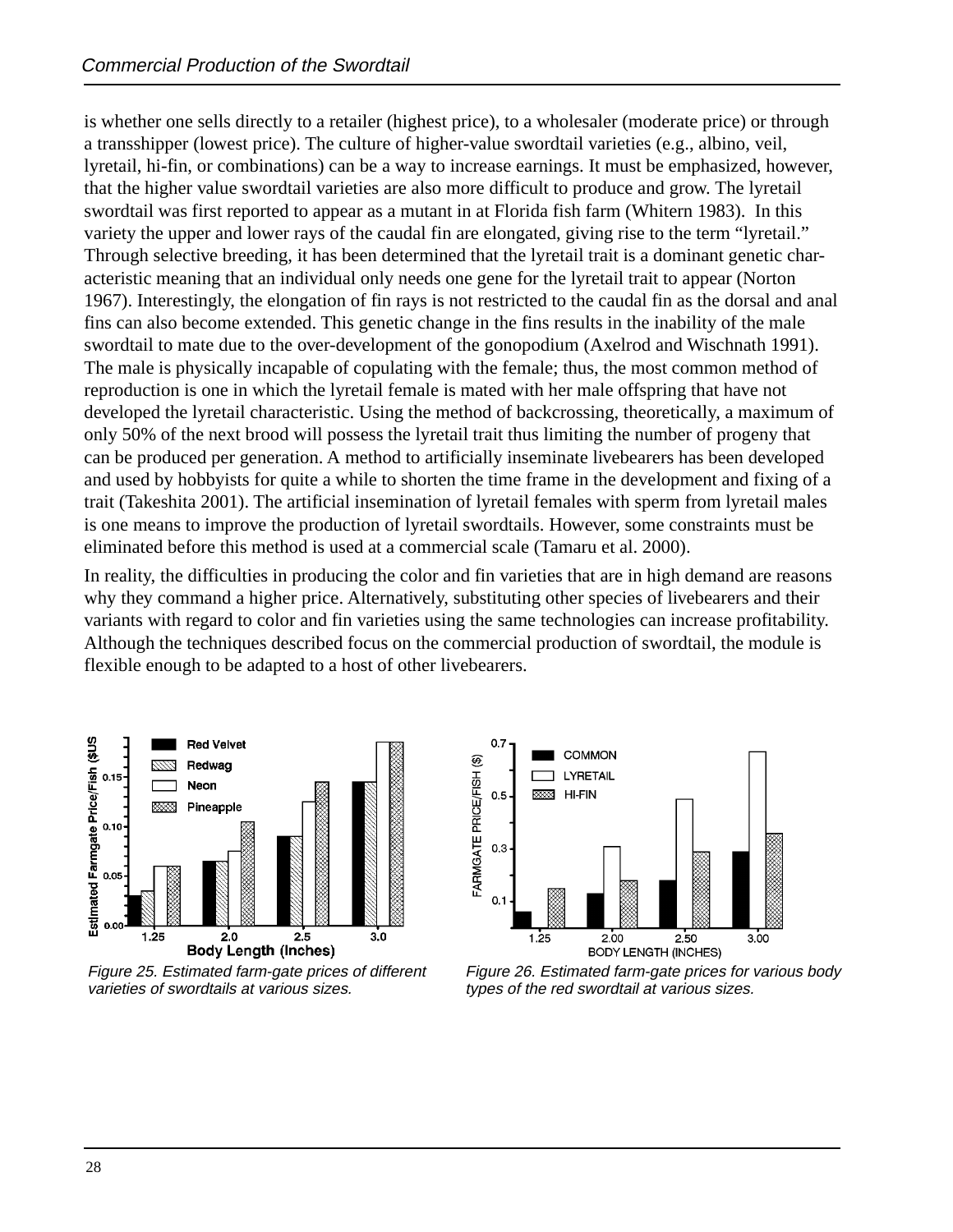# **Literature Cited**

- Ako, H. and C.S. Tamaru. 1999. Are feeds for food fish practical for aquarium fish? *International Aquafeeds*, Issue 2, 1999: 30-36.
- Arthington, A.H. 1989. Diet of *Gambusia affinis holbrooki*, *Xiphophorus helleri*, *X. maculatus* and *Poecilia reticulata* (pisces: Poeciliidae) in streams of southeastern Queensland, Australia. *Asian Fish. Sci.,* (2) 193-212.
- Axelrod, H.R. and L.P. Schultz. 1983. *Handbook of Tropical Aquarium Fishes*. T.H.F. Publications, Inc., Neptune City, NJ, USA.
- Axelrod, A.H. and L. Wischnath. 199. *Swordtails and platies*. T.H.F. Publications, Inc., Neptune City, NJ, USA.
- Axelrod, H.R. and M.E. Sweeney. 1992. *The Fascination of Breeding Aquarium Fish*. T.H.F. Publications, Inc., Neptune City, NJ, USA.
- Basolo, A.L. 1990. Female preference for male sword length in the green swordtail *Xiphophorus helleri* (Pisces: Poeciliidae) *Anim. Behav*., (40):332-338.
- Breder, C.M. and D.E. Rosen. 1966. *Modes of reproduction of fishes*. New York: Amer. Mus. Nat. Hist. Press.
- Campton, D.E. 1989. Responses to selection for adult size of male swordtail, *Xiphophorus helleri*, and genetic evaluation of sex ratio. Aquaculture Report Series, Florida Department of Agriculture and Consumer Services, Tallahassee, FL, USA. 30 pp.
- Cole, B., C.S. Tamaru, R. Bailey, C. Brown and H. Ako. 1999. Shipping practices in the ornamental fish industry. *Center for Tropical and Subtropical Aquaculture,* Publication No. 131. 25 pp.
- Dawes, J.A. 1991. *Livebearing Fishes. A Guide to Their Aquarium Care, Biology and Classification*. Blandford, London, England. 240 pp.
- Evans, H.E. 1992. Anatomy of tropical fishes. In: J.B. Graztek and J.R. Matthews (eds.), *Aquariology: The Science of Fish Health Management*. Tetra Press, Blacksburg, VA, USA. pp. 71-93.
- Jacobs, K. 1969. *Livebearing Aquarium Fishes*. The Macmillan Company. New York.
- Milton, D.A. and A.H. Arthington. 1983. Reproductive Biology of *Gambusia affinis holbrooki* (Baird and Girard), *Xiphophorus helleri* (Gunther) and *X. maculatus* (Heckel) (Pisces; Poeciliidae) in Queensland, Australia. *J. Fish. Biol*., (23):23-41.
- Norton, J. 1967. True hi-fin lyretail sword.*Tropical Fish Hobbyist Publications*, 16(1):4-9.
- Szyper, J. 1989. *Backyard Aquaculture in Hawaii, A Practical Manual.* Windward Community College, Aquaculture Development Program, Department of Land and Natural Resources, Honolulu, HI, USA. 87 pp.
- Takeshita, G. 2001. Artificial Insemination of fancy swordtails, variatus, moons, and mollies. *Tropical Fish Hobbyis*t, May 2001:108-116.
- Tamaru, C.S., C. Carlstrom-Trick and W.J. FitzGerald Jr. 1995. Clove oil, *minyak cengkeh*, a natural fish anesthetic. *Sustainable Aquaculture 95', PACON Internationa*l, Honolulu, Hawaii, 11-14 June 1995.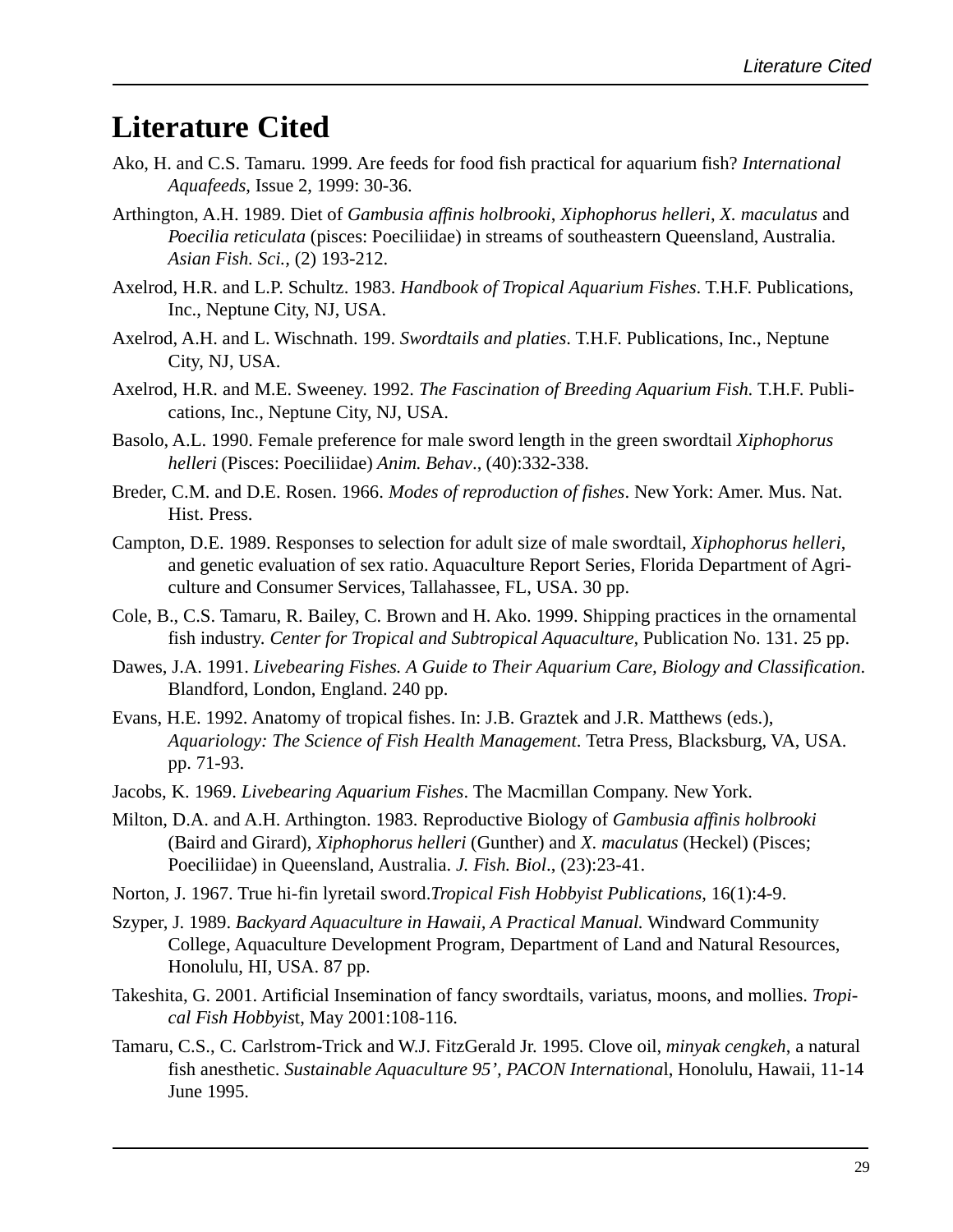- Tamaru, C.S., G. Takeshita, F. Morita and M. Yamamoto. 2000. The breeding of fancy live-bearers. Sea Grant College Program, *Makai,* Vol. 22, No. 4.
- Whitern, W.A. 1983. Livebearers. *Tropical Fish Hobbyist Publications, Inc*. Neptune City, NJ, USA. 96 pp.

### **Recommended Reading and References**

- Boyd, C.E. 1990. *Water Quality in Ponds for Aquaculture.* Birmingham Publishing Co. Birmingham, AL, USA. 482 pp.
- Curtis J.M. and H.A. Clonts. 1993. *Economics of Aquaculture.* The Haworth Press, Inc. New York. 319 pp.
- Herwig, N. 1979. *Handbook of Drugs and Chemicals used in the Treatment of Fish Disease.* Charles C. Thomas Publishing, Springfield, IL, USA. 272 pp.
- Piper, R.G. et al. 1982. *Fish Hatchery Management.* United States Department of the Interior Fish and Wildlife Service. Washington, D.C. 517 pp.
- Post, G. 1987. *Textbook of Fish Health.* Tropical Fish Hobbyist Publications, Inc. Neptune City, NJ, USA.

Stoskopf, M.K. 1993. *Fish Medicine.* W.B. Saunders Company, Philadelphia, PA, USA. 882 pp.

Wheaton, F.W. 1987. *Aquacultural Engineering.* John Wiley and Sons, Inc. New York. USA pp 708.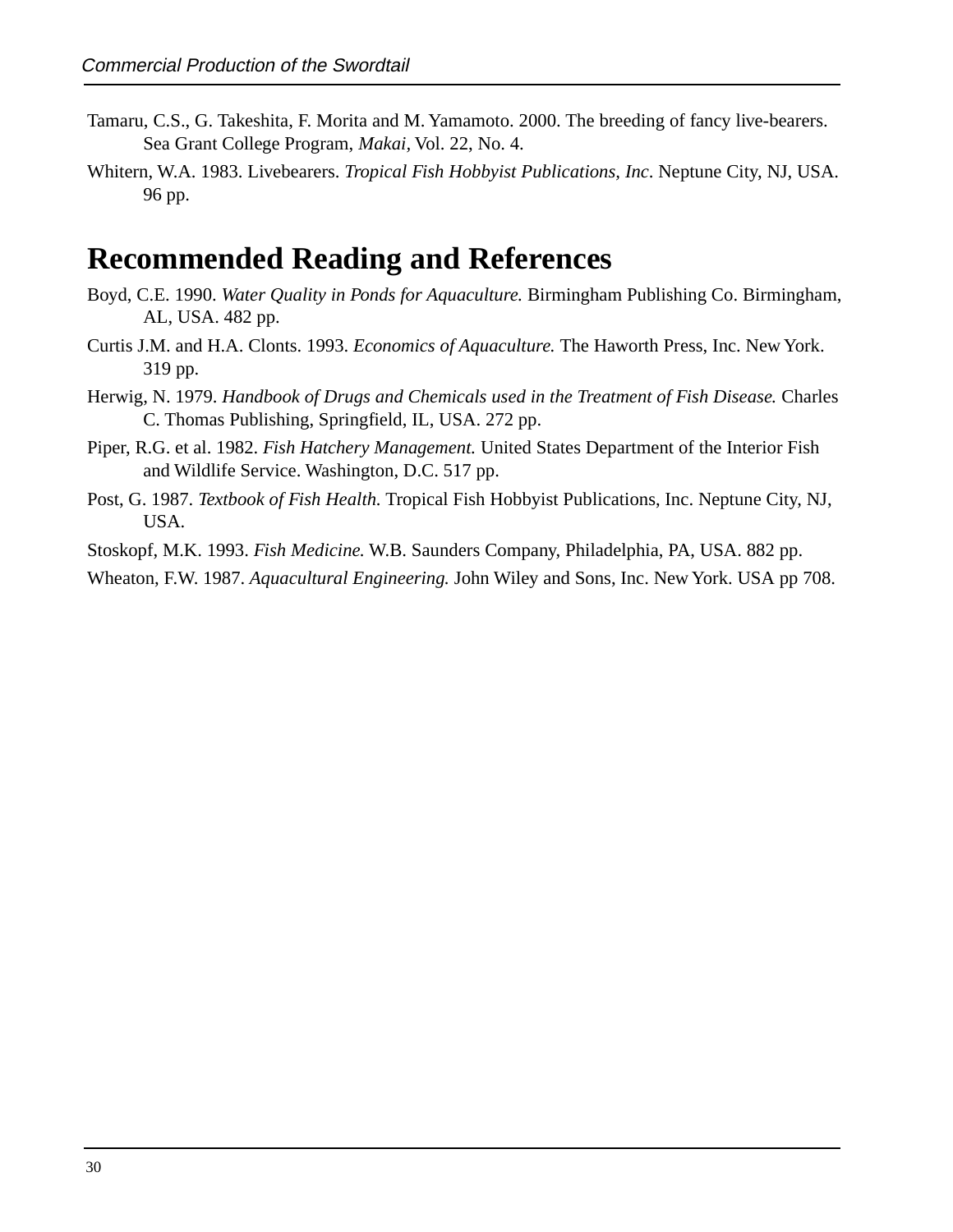# **Appendix 1. List of Distributors for Equipment and Supplies**

Listing in this appendix does not constitute an endorsement of products or services. For a more comprehensive listing, consult your local extension agent or the Aquaculture Magazine Buyer's Guide and Industry Directory.

### **General Aquaculture Products**

Aquacenter, Inc 166 Seven Oaks Road Leland, MS 38756 (800) 748-8921 FAX: (601) 378-2862 E-mail: aqcenter@tecinfo.com Web Site: www.aquacenterinc.com Aeration equipment, water pumps, PVC fittings, filters, nets, water quality test kits, tanks

Aquanetics Systems, Inc. 5252 Lovelock St. San Diego, CA 92110 (619) 291-8444 FAX: (619) 291-8335 E-mail: aquanetics@aquanetics.com Web Site: www.aquanetics.com Aeration equipment, water pumps, sterilization equipment, chillers, heaters, PVC fittings, recirculation systems and components

Aquatic Eco-Systems, Inc. 1767 Benbow Court Apopka, FL 32703 (407) 886-3939/800-422-3939 FAX: (407) 886-6787 E-mail: aes@aquaticeco.com Web Site: www.aquaticeco.com Aeration equipment, water pumps, monitors, and controls, recirculation systems, laboratory equipment, nets, tanks and liners

#### AREA

P.O. Box 1303 Homestead, FL 33090 (305) 248-4205 FAX: (305) 248-1756 E-mail: areainc@aol.com Web Site: www.areainc.com Aeration equipment,valves and test equipment, filtration, disinfecting equipment

Florida Aqua Farms 33418 Old Saint Joe Road Dade City, FL 33525 (352) 567-0226 FAX: (352) 567-3742 E-mail: fafusa@fafusa.com Web Site: www.fafusa.com Aeration equipment, water pumps, laboratory equipment, biological filtration, alga nutrients, inoculants, rotifer starter kits

Grainger 4397 Lawehana Street Honolulu, HI 96818-3138 (808) 423-0028 FAX: (808) 423-0031 Web Site: www.grainger.com Pumps, filters, hoses, electrical supplies

### **Chemical Products**

Argent Chemical Laboratories 8702 152nd Ave. N.E. Redmond, WA 98052 (425) 885-3777/(800) 426-6258 FAX: (425) 885-2112 E-mail: email@argent-labs.com Web Site: www.argent-labs.com Therapeutics, chemicals, formalin, quinaldine, MS-222, specialty feeds, laboratory equipment, reference books and manuals

Brewer Environmental Industries, Inc. 311 Pacific St. Honolulu, HI 96718 (808) 532-7400 Web Site: www.BEIWEB.com Herbicides, insecticides, fertilizer, agricultural products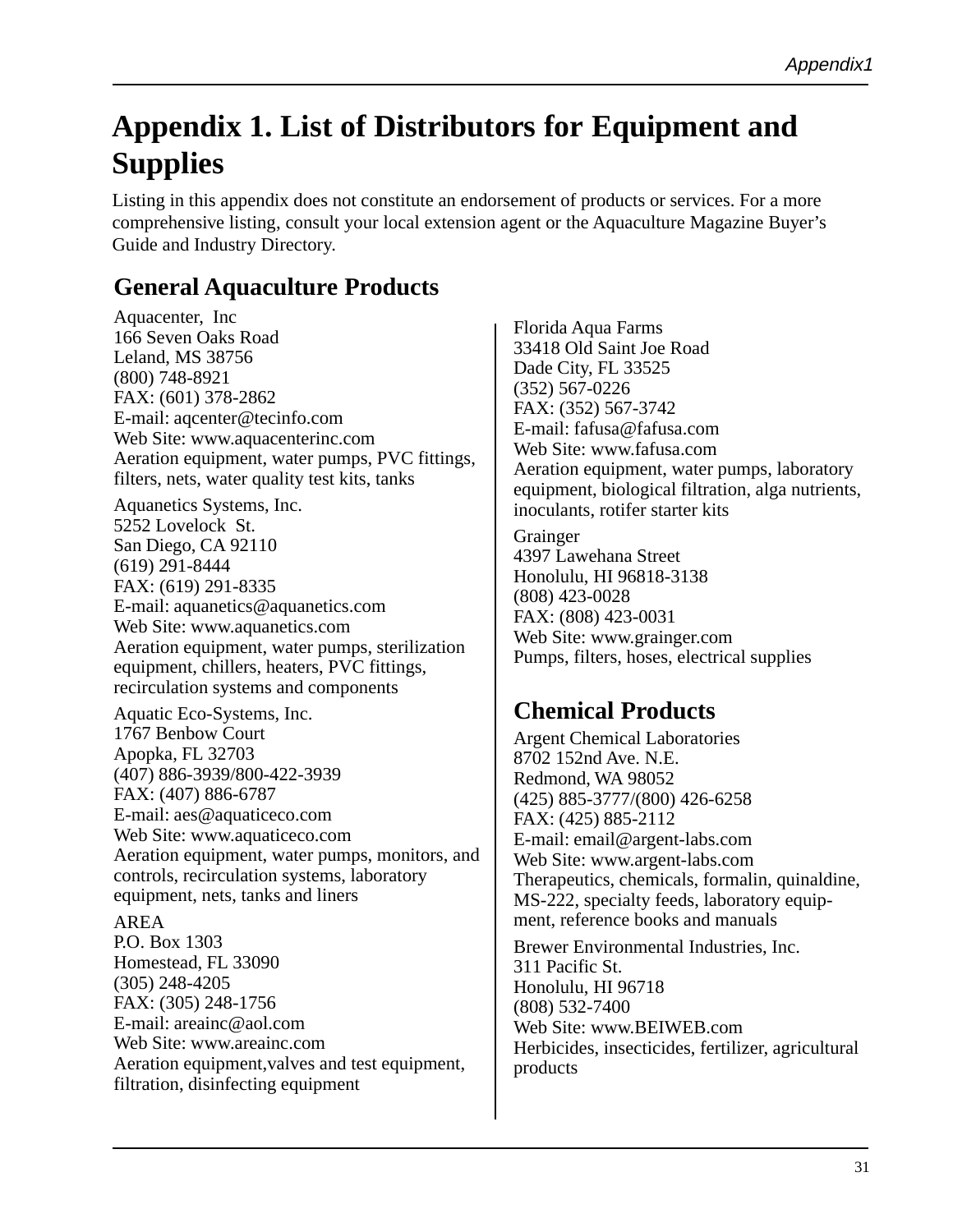Chemaqua P.O. Box 2457 Oxnard, CA 93033 (805) 486-5319 FAX: (805) 486-2491 Therapeutics, water conditioning products

Crescent Research Chemicals 4331 E. Western Star Blvd. Phoenix, AZ 85044 (480) 893-9234/(800) 893-9234 FAX: (480) 244-0522 E-mail: crescent@aqualogy.com Web Site: www.aqualogy.com Therapeutics, bacterial cultures, water-conditioning products, hormones (i.e., CPH, HCG, LHRH-a) test kits, meters

Fritz Industries, Inc. Aquaculture Division P.O. Drawer 170040 Dallas, TX 75217 (800) 527-1323 FAX: (972)-289-9534 E-mail: petsales@fritzind.com Web Site: www.fritzpet.com Therapeutics, water conditioning products, commercial slime

Hawaiian Fertilizer Sales, Inc. 91-155 C Leowaena Street Waipahu, HI 96797 (808) 677-8779 Fertilizer, herbicides, agriculture products

### **Netting Products**

Memphis Net and Twine Co., Inc. 2481 Matthews Ave. P.O. Box 8331 Memphis, TN 38108 (901) 458-2656 FAX: (901) 458-1601 E-mail: memnet@memphisnet.net Web Site: www.memphisnet.net Seines, dip nets, gill nets, floats, lead weights, aprons, knives, rope, baskets, commercial fishing supplies, bird netting

Nylon Net Co. 615 East Bodley P.O. Box 592 Memphis, TN 38101 (901) 774-1500 FAX: (901) 775-5374 Seines, dip nets, gill nets, floats, lead weights, aprons, knives, rope, baskets, commercial fishing supplies, bird netting

Tenax Corporation 4800 E. Monument St. Baltimore, MD 21205-3042 (410) 522-7000 FAX: (410) 522-7015 E-mail: sales@us.tenax.com Web Site: www.tenax.com Plastic netting, tank liners

### **Water Quality Kits**

Hach Company P.O. Box 389 Loveland, CO 80539-0389 (970) 669-3050/(800) 227-4224 FAX: (970) 669-2932 Web Site: www.hach.com Laboratory equipment, chemical reagents, test kits, meters LaMotte Company P.O. Box 329 802 Washington Avenue Chestertown, MD 21620 (800) 344-3100 FAX: (410) 778-6394 E-mail: mkt@lamotte.com Web Site: www.lamotte.com Laboratory equipment, chemical reagents, test kits, meters

### **Tanks and Liners**

Integrated Construction Technologies 1 50 Poopoo Place Kailua-Kona, HI 96734 (808) 261-1863 FAX: (808) 262-3828 Concrete holding tanks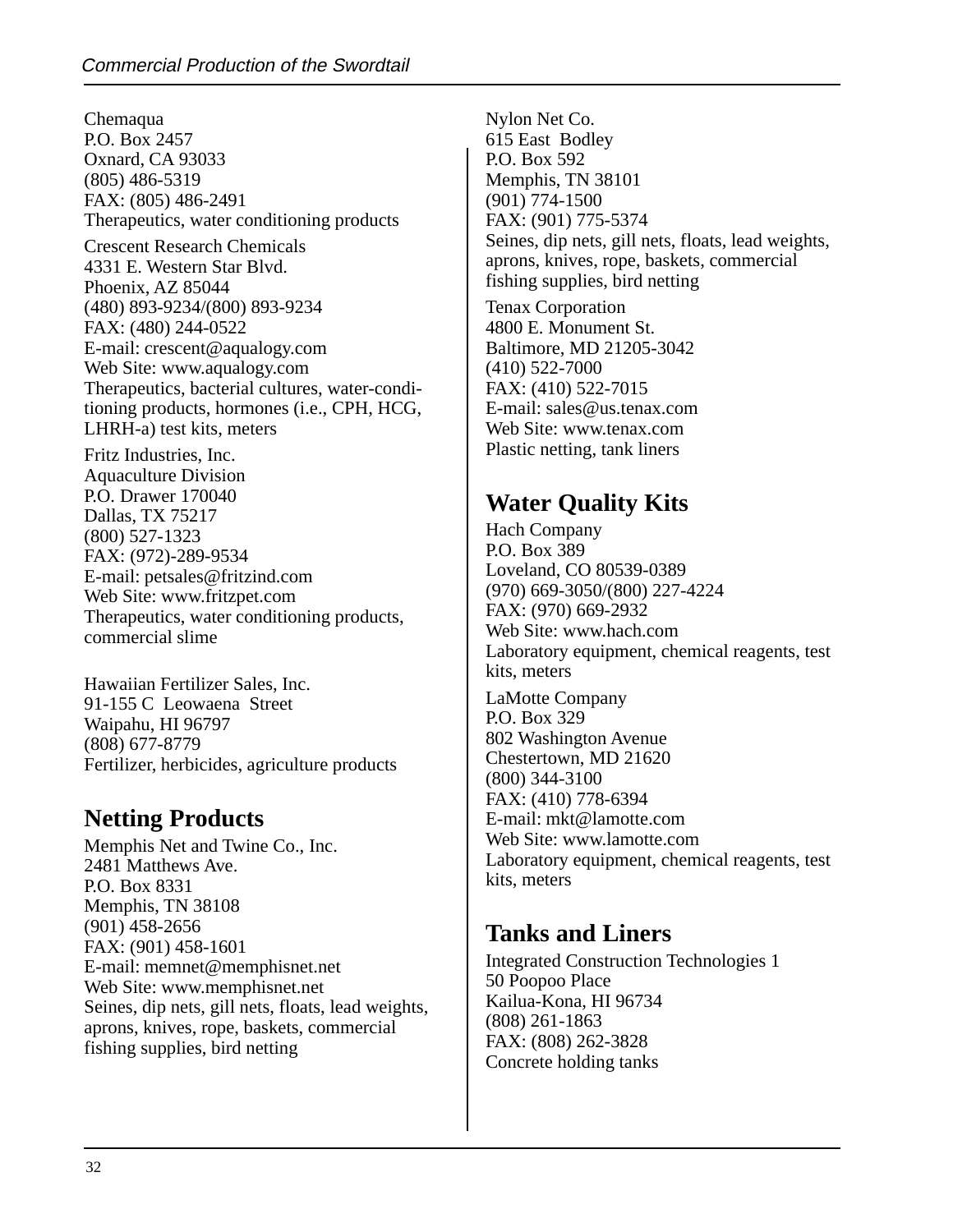Lim Foo W and Sons 1130 Wilder Ave. Suite 102 Honolulu, HI 96822 (808) 521-5468 Fiberglass tanks

Lomart Tanks Liners and Filters 114- Kekaha Place Honolulu, HI 96825 (808) 395-5786 FAX: (808) 395-7175 Prefabricated tanks and PVC liners

### **Pacific Lining Systems**

74-5606-F Pawi Place Kailua-Kona, HI 96740 (808) 326-2433 FAX: (808) 329-9170 High Density Polyethylene (HDPE) custom fabricated tanks

Plas-Tech, Inc. Sand Island Access Road Honolulu, HI 96819 (808) 847-2339 Fax: (808) 845-4337 Fiberglass tanks

Rainwater Resources P.O. Box 62015 Honolulu, HI 96822 (808) 947-3626 Permalon tank/pond liners

### **Fish Graders**

Commerce Welding and Manufacturing Co. 2200 Evanston Dallas, TX 75208 (214) 748-8824 FAX: (214) 761-9283 Aluminum interchangeable bar graders

Magic Valley Heli-Arc and Mfg. P.O. Box 511 198 Freightway St. Twin Falls, ID 83301 (208) 733-0503 FAX: (208) 733-0544 Aluminum adjustable bar graders

#### **Feeds**

Feed and Farm, Inc. 91-319 Olai Street Kapolei, HI 96707 (808) 682-0318 FAX: (808) 682-0639

Fritz Industries, Inc. Aquaculture Division P.O. Box Drawer 170040 Dallas TX 75217-0040 (800) 955-1323 Fax: (972) 289-9534 E-mail: petsales@fritzind.com Web Site: www.fritzpet.com

Land-O-Lakes, Inc. 91-254 Olai Street Campbell Industrial Park Kapolei, HI 96707 (808) 682-2022

Waimanalo Feed Supply 41-1521 Lukanela Waimanalo, HI 96795 (808) 259-5344 Fax: (808) 259-8034

Rangen, Inc. P.O. Box 706 Buhl, ID 83316-0706 (208) 543-6421/800-657-6446 FAX: (208) 543-4698 E-mail: aquaculture@rangen.com Web Site: www.rangen.com

### **Feed Additives**

Dawes Laboratories 3355 N. Arlington Heights Rd. Arlington Heights, IL 60004 (847) 577-1898 FAX: (847)-577-1898 E-mail: hq@daweslab.concoffice.com Nutrients, trace elements, vitamin premixes

Hoffmann-LaRoche, Inc. 45 Eisenhower Drive Paramus, NJ 07652-1429 (201) 909-5593 FAX: (201) 909-8416 Nutrients, trace elements, vitamin premixes, color enhancing additives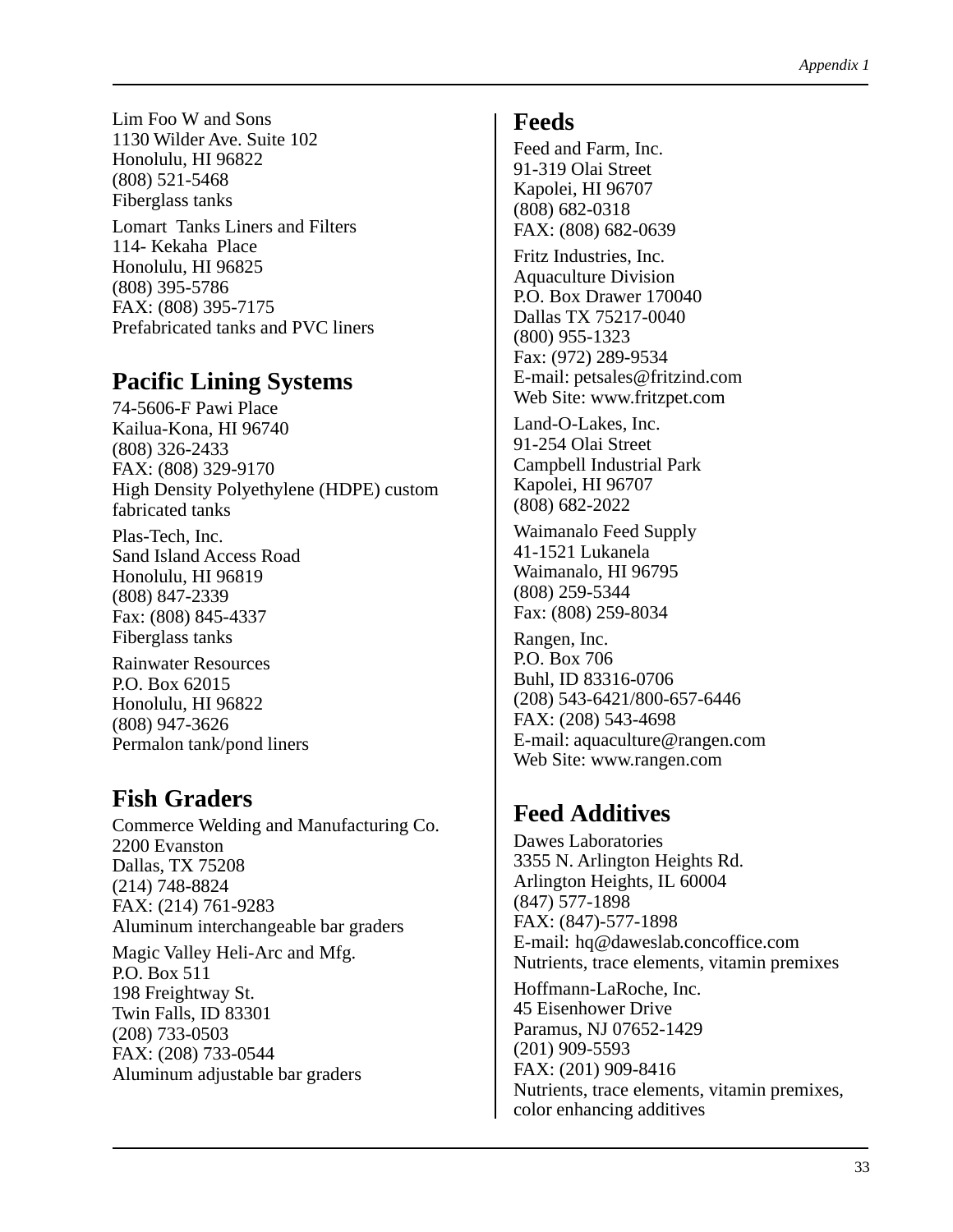Red Star Specialty Products Division of Universal Foods Corp. 433 E. Michigan Street Milwaukee, WI 53202 (414) 347-3968 Nutrients, trace elements, vitamin premixes, color enhancing additives

Cyanotech Corporation 73-4460 Queen Kaahumanu Hwy #102 Kailua-Kona, HI 96740 (808) 329-4677 FAX: 808-329-4533 NatuRose, Spirulina

### **Shipping Materials**

Diverse Sales and Distribution 935 Dillingham Bl. Honolulu, HI 96817 (808) 848-4852 Plastic transport bags

Koolau Distributors, Inc. 1344 Mookaula Honolulu, HI 96817 (808) 848-1626 Plastic transport bags

Pacific Allied Products, Ltd. 91-110 Kaomi Loop Rd. Kapolei, HI 96707 (808) 682-2038 Styrofoam boxes and Styrofoam sheet material, corrugated outer boxes

Unisource 91-210 Hanua Wahiawa, HI 96786 (808) 673-1300 Corrugated foam core boxes

### **Broodstock**

Worldwide Aquatics 41-653 Poalima Street Waimanalo, HI 96795 (808) 259-7773 FAX: (808) 259-5029

Ty's Tropicals 99670 Kaulainahee Pl. Aiea, HI 96701 (808) 488-0716 FAX: (808) 487-7104

Florida Fish Coop. 10503 Cone Grove Road Riverview, FL 33569 (813) 677-7136

5-D Tropicals, Inc. 6507 Bob Head Road Plant City, FL 33566 (813) 986-4560 FAX: (813) 986-6792

Dolphin International Ltd. 1125 W. Hillcrest Blvd. Inglewood, CA 90301 (213) 645-2046 FAX: (213) 337-1393

*Other listings are available from* Pet Business Magazine *Directory Issue.*

Wholesale/Distributors are available from: Pets Business Magazine 5400 NW 84th Ave. Miami, FL 33166 (305) 592-9890 FAX: (305) 592-9726

Aquaculture Magazine Buyer's Guide P.O. Box 2329 Ashville, NC 28802 (704) 254-7334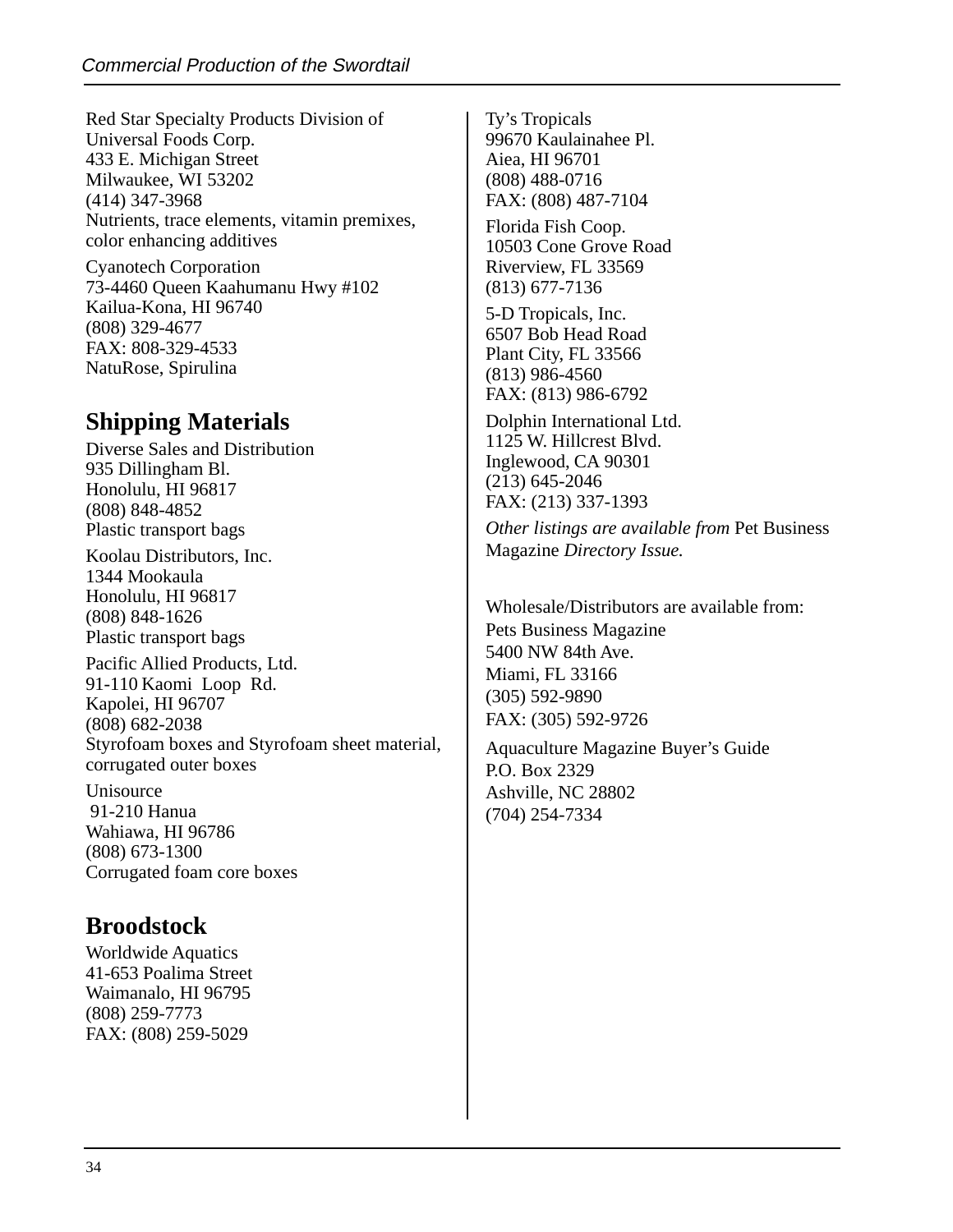# **Appendix 2. Pictorial Guide of the Sorting Procedure**



Step 1. Fish being sedated with quinaldine.



Step 2. Applying commercial slime to the sorting table.





Step 3. Preparation of sorting table. Step 4. Sorting of the swordtails -- Buckets contain (from left to right) females, males, undersize and culls.